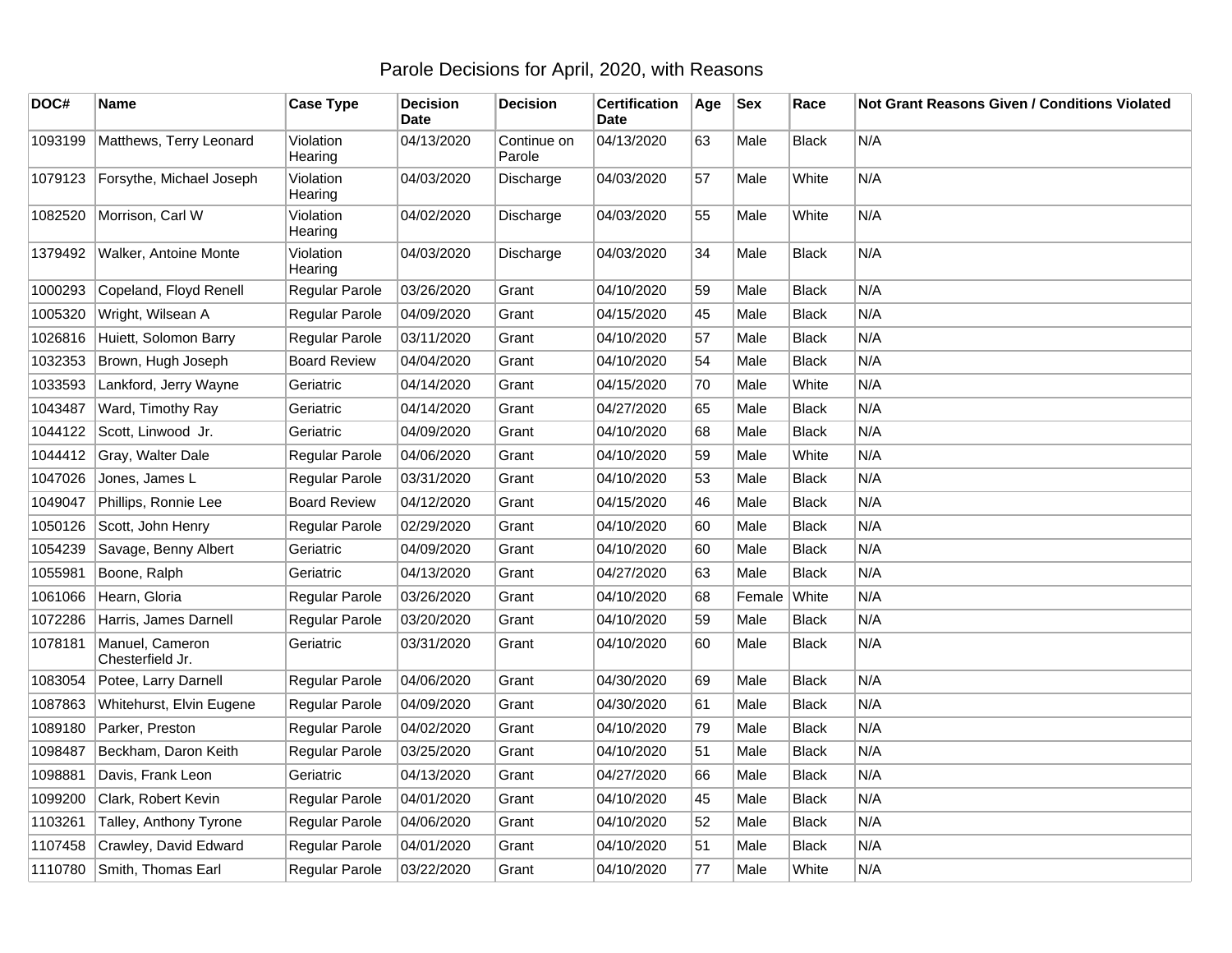| DOC#    | Name                           | <b>Case Type</b>      | <b>Decision</b><br>Date | <b>Decision</b>  | <b>Certification</b><br><b>Date</b> | Age | <b>Sex</b> | Race         | Not Grant Reasons Given / Conditions Violated                                                                                                               |
|---------|--------------------------------|-----------------------|-------------------------|------------------|-------------------------------------|-----|------------|--------------|-------------------------------------------------------------------------------------------------------------------------------------------------------------|
| 1126196 | Williams, Jermaine D           | Regular Parole        | 03/31/2020              | Grant            | 04/10/2020                          | 45  | Male       | Black        | N/A                                                                                                                                                         |
| 1129302 | Wooten, Antoine Montrey        | <b>Regular Parole</b> | 04/06/2020              | Grant            | 04/10/2020                          | 44  | Male       | <b>Black</b> | N/A                                                                                                                                                         |
| 1139593 | Coleman, Deon Wyvis            | Regular Parole        | 04/02/2020              | Grant            | 04/10/2020                          | 49  | Male       | <b>Black</b> | N/A                                                                                                                                                         |
| 1139780 | Judd, Adrian Lavern            | Regular Parole        | 03/31/2020              | Grant            | 04/10/2020                          | 53  | Male       | <b>Black</b> | N/A                                                                                                                                                         |
| 1145466 | Guion, Zachary L               | Regular Parole        | 03/31/2020              | Grant            | 04/10/2020                          | 46  | Male       | Black        | N/A                                                                                                                                                         |
| 1156982 | Martin, Vincent Lamont         | Regular Parole        | 04/09/2020              | Grant            | 04/10/2020                          | 64  | Male       | Black        | N/A                                                                                                                                                         |
| 1163994 | Parker, John Edward            | Regular Parole        | 03/20/2020              | Grant            | 04/10/2020                          | 51  | Male       | Black        | N/A                                                                                                                                                         |
| 1171701 | Mallory, Roger                 | Regular Parole        | 04/01/2020              | Grant            | 04/10/2020                          | 64  | Male       | Black        | N/A                                                                                                                                                         |
| 1175046 | Richardson, Antoine<br>Machodo | Regular Parole        | 04/09/2020              | Grant            | 04/27/2020                          | 51  | Male       | <b>Black</b> | N/A                                                                                                                                                         |
| 1177889 | Price, Guy Jackson             | Regular Parole        | 03/31/2020              | Grant            | 04/10/2020                          | 51  | Male       | White        | N/A                                                                                                                                                         |
| 1179435 | Outlaw, Stanley Leon           | Geriatric             | 04/09/2020              | Grant            | 04/10/2020                          | 66  | Male       | Black        | N/A                                                                                                                                                         |
| 1434805 | Brooks, Donald Lee             | Geriatric             | 04/19/2020              | Grant            | 04/30/2020                          | 78  | Male       | White        | N/A                                                                                                                                                         |
| 1784477 | Malone lii, Archer Kiddle      | Regular Parole        | 04/01/2020              | Grant            | 04/10/2020                          | 25  | Male       | Black        | N/A                                                                                                                                                         |
| 1887443 | Dastagirzada, Iman Noor        | Regular Parole        | 04/08/2020              | Grant            | 04/09/2020                          | 24  | Male       | White        | N/A                                                                                                                                                         |
| 1001019 | Carson, Gary                   | Regular Parole        | 04/04/2020              | <b>Not Grant</b> | 04/08/2020                          | 60  | Male       | Black        | Crimes committed - Sex Assault, Rape; Assault;<br><b>Malicious Wounding</b>                                                                                 |
|         |                                |                       |                         |                  |                                     |     |            |              | History of violence.                                                                                                                                        |
| 1001347 | Bruce, Vincent Edwin           | Regular Parole        | 04/21/2020              | Not Grant        | 04/22/2020                          | 47  | Male       | <b>Black</b> | Extensive criminal record                                                                                                                                   |
|         |                                |                       |                         |                  |                                     |     |            |              | Serious nature and circumstances of your offense(s).                                                                                                        |
|         |                                |                       |                         |                  |                                     |     |            |              | Your prior failure(s) and/or convictions while under<br>community supervision indicate that you are unlikely<br>to comply with conditions of release.       |
| 1002822 | Wilson, Ellis Price            | Geriatric             | 04/20/2020              | Not Grant        | 04/22/2020                          | 64  | Male       | Black        | Extensive criminal record                                                                                                                                   |
|         |                                |                       |                         |                  |                                     |     |            |              | Serious nature and circumstances of your offense(s).                                                                                                        |
|         |                                |                       |                         |                  |                                     |     |            |              | You need further participation in institutional work<br>and/or educational programs to indicate your positive<br>progression towards re-entry into society. |
|         |                                |                       |                         |                  |                                     |     |            |              | Your prior failure(s) and/or convictions while under<br>community supervision indicate that you are unlikely<br>to comply with conditions of release.       |
|         | 1002930 Palmer, Steven John    | <b>Regular Parole</b> | 04/17/2020              | Not Grant        | 04/21/2020                          | 55  | Male       | White        | Crimes committed - Kidnap/Abduct; Kidnap/Abduct;<br>Unauth Use Of Veh                                                                                       |
|         |                                |                       |                         |                  |                                     |     |            |              | Extensive criminal record                                                                                                                                   |
|         |                                |                       |                         |                  |                                     |     |            |              | Release at this time would diminish seriousness of<br>crime                                                                                                 |
|         |                                |                       |                         |                  |                                     |     |            |              | The Board concludes that you should serve more of<br>your sentence prior to release on parole.                                                              |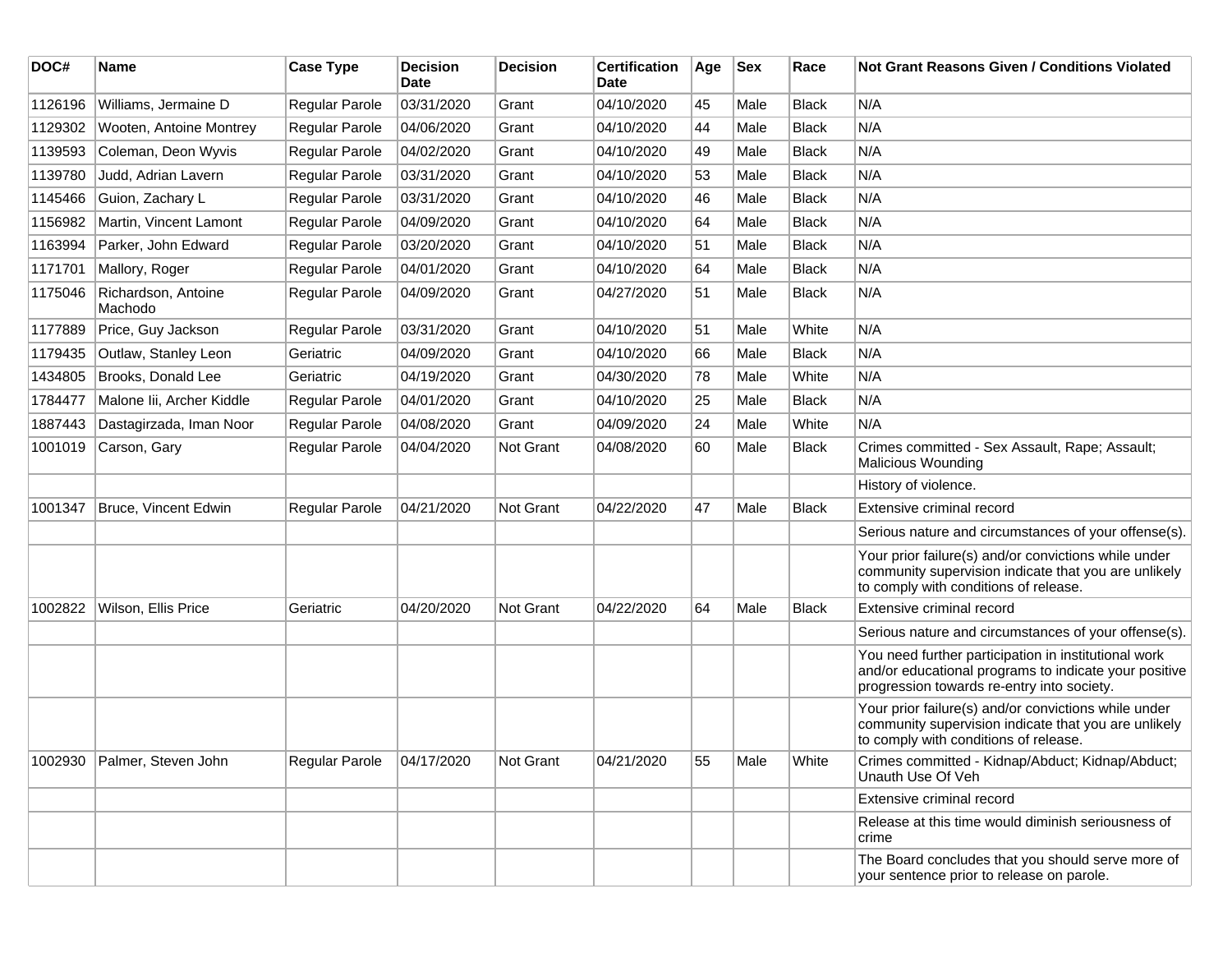| DOC#    | <b>Name</b>                                | <b>Case Type</b>      | <b>Decision</b><br><b>Date</b> | <b>Decision</b>  | <b>Certification</b><br>Date | Age | <b>Sex</b> | Race         | <b>Not Grant Reasons Given / Conditions Violated</b>                                                                                                       |
|---------|--------------------------------------------|-----------------------|--------------------------------|------------------|------------------------------|-----|------------|--------------|------------------------------------------------------------------------------------------------------------------------------------------------------------|
| 1004891 | Mccauley, James Madison III Regular Parole |                       | 04/01/2020                     | <b>Not Grant</b> | 04/02/2020                   | 67  | Male       | White        | Crimes committed - Aggravated Sexual Battery;<br>Aggravated Sexual Battery; Aggravated Sexual<br>Battery                                                   |
|         |                                            |                       |                                |                  |                              |     |            |              | Extensive criminal record                                                                                                                                  |
|         |                                            |                       |                                |                  |                              |     |            |              | Release at this time would diminish seriousness of<br>crime                                                                                                |
|         |                                            |                       |                                |                  |                              |     |            |              | Serious nature and circumstances of your offense(s).                                                                                                       |
| 1005711 | Bailey, Jerome                             | <b>Regular Parole</b> | 04/24/2020                     | <b>Not Grant</b> | 04/28/2020                   | 68  | Male       | Black        | Extensive criminal record                                                                                                                                  |
|         |                                            |                       |                                |                  |                              |     |            |              | Serious nature and circumstances of your offense(s).                                                                                                       |
|         |                                            |                       |                                |                  |                              |     |            |              | Your prior failure(s) and/or convictions while under<br>community supervision indicate that you are unlikely<br>to comply with conditions of release.      |
| 1006352 | Hunley, John Randolph                      | Geriatric             | 04/28/2020                     | <b>Not Grant</b> | 04/30/2020                   | 69  | Male       | White        | Crimes committed - (Attempted)Abduction: By Force,<br>Intimidation Or Deception; Rape: Intercourse By<br>Force/Threat/Intimidation; Assault: (Misdemeanor) |
|         |                                            |                       |                                |                  |                              |     |            |              | Extensive criminal record                                                                                                                                  |
|         |                                            |                       |                                |                  |                              |     |            |              | The Board concludes that you should serve more of<br>your sentence prior to release on parole.                                                             |
|         |                                            |                       |                                |                  |                              |     |            |              | The Board considers you to be a risk to the<br>community.                                                                                                  |
| 1007485 | Johnson, Kevin                             | <b>Regular Parole</b> | 04/28/2020                     | Not Grant        | 04/30/2020                   | 48  | Male       | <b>Black</b> | Conviction of a new crime while incarcerated                                                                                                               |
|         |                                            |                       |                                |                  |                              |     |            |              | Crimes committed - Homicide-1st Degree; Homicide-<br>Attempted; Homicide-Attempted                                                                         |
|         |                                            |                       |                                |                  |                              |     |            |              | History of violence.                                                                                                                                       |
|         |                                            |                       |                                |                  |                              |     |            |              | Poor institutional adjustment (for example,<br>motivation/attitude, unfavorable reports, lack of<br>program involvement, etc.)                             |
|         |                                            |                       |                                |                  |                              |     |            |              | The Board considers you to be a risk to the<br>community.                                                                                                  |
| 1008118 | Walden, Howard Lee                         | Geriatric             | 04/10/2020                     | <b>Not Grant</b> | 04/14/2020                   | 69  | Male       | White        | Crimes committed - Aggravated Sexual<br>Battery: Victim Incapacity/Etc                                                                                     |
|         |                                            |                       |                                |                  |                              |     |            |              | Serious nature and circumstances of your offense(s).                                                                                                       |
|         |                                            |                       |                                |                  |                              |     |            |              | The Board considers you to be a risk to the<br>community.                                                                                                  |
| 1013129 | Jones, Johnny L                            | Regular Parole        | 04/04/2020                     | Not Grant        | 04/08/2020                   | 61  | Male       | <b>Black</b> | Extensive criminal record                                                                                                                                  |
|         |                                            |                       |                                |                  |                              |     |            |              | Release at this time would diminish seriousness of<br>crime                                                                                                |
|         |                                            |                       |                                |                  |                              |     |            |              | Serious nature and circumstances of your offense(s).                                                                                                       |
| 1015064 | Frye, Raymond Roy                          | Regular Parole        | 04/17/2020                     | Not Grant        | 04/21/2020                   | 55  | Male       | White        | Crimes committed - Sex Assault, Rape; Malicious<br>Wounding; Indecent Exposure                                                                             |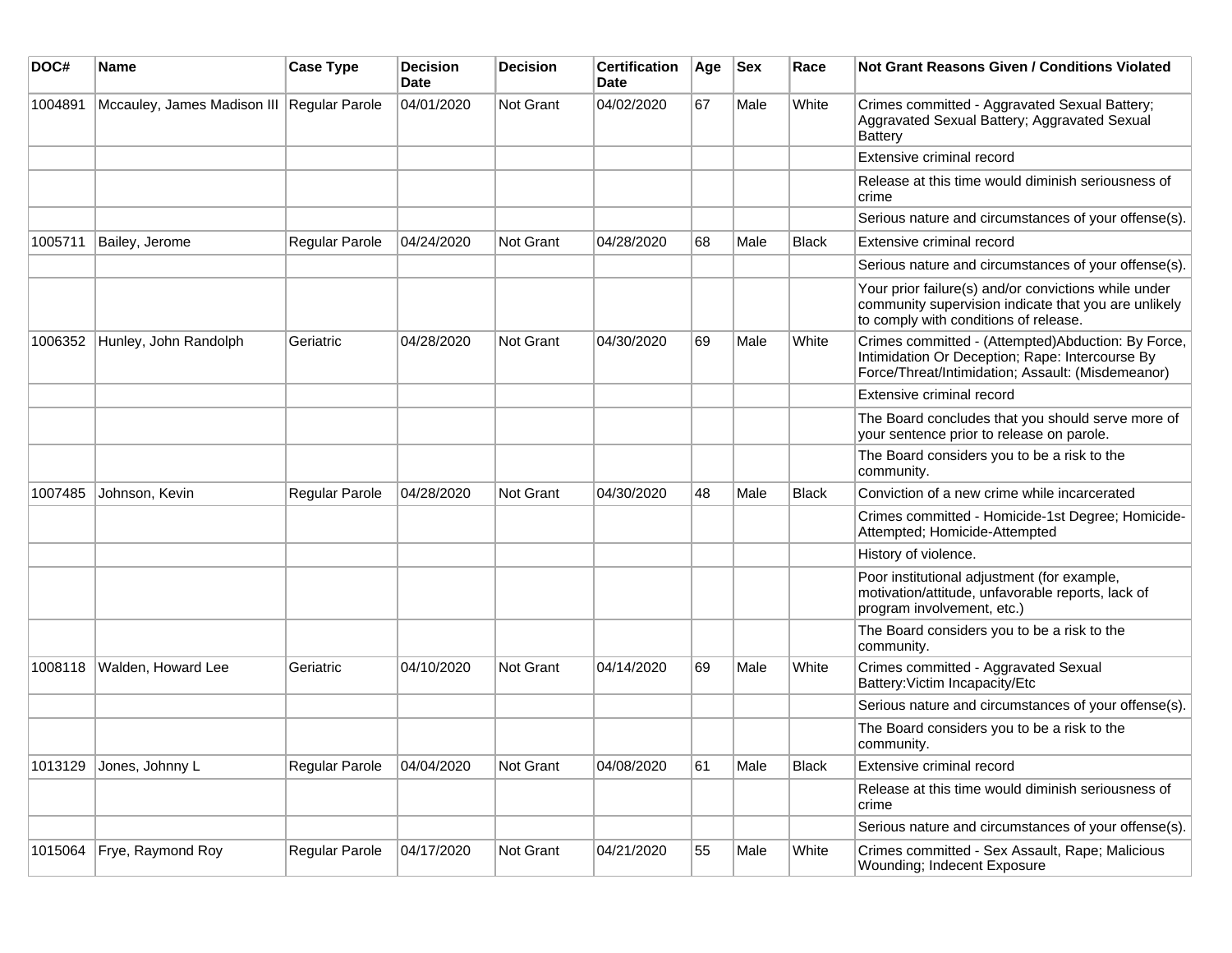| DOC#    | Name                    | <b>Case Type</b>      | <b>Decision</b><br>Date | <b>Decision</b> | <b>Certification</b><br><b>Date</b> | Age | <b>Sex</b> | Race         | Not Grant Reasons Given / Conditions Violated                                                                                                               |
|---------|-------------------------|-----------------------|-------------------------|-----------------|-------------------------------------|-----|------------|--------------|-------------------------------------------------------------------------------------------------------------------------------------------------------------|
| 1015064 | Frye, Raymond Roy       | Regular Parole        | 04/17/2020              | Not Grant       | 04/21/2020                          | 55  | Male       | White        | Extensive criminal record                                                                                                                                   |
|         |                         |                       |                         |                 |                                     |     |            |              | Serious nature and circumstances of your offense(s).                                                                                                        |
|         |                         |                       |                         |                 |                                     |     |            |              | The Board concludes that you should serve more of<br>your sentence prior to release on parole.                                                              |
|         |                         |                       |                         |                 |                                     |     |            |              | You need further participation in institutional work<br>and/or educational programs to indicate your positive<br>progression towards re-entry into society. |
|         |                         |                       |                         |                 |                                     |     |            |              | Your prior failure(s) and/or convictions while under<br>community supervision indicate that you are unlikely<br>to comply with conditions of release.       |
| 1015933 | Al-Wakil, Luqman Abdul  | <b>Regular Parole</b> | 04/01/2020              | Not Grant       | 04/02/2020                          | 60  | Male       | <b>Black</b> | Crimes committed - Homicide-Capital; Sex Assault,<br>Rape; Weapon Offense                                                                                   |
|         |                         |                       |                         |                 |                                     |     |            |              | Release at this time would diminish seriousness of<br>crime                                                                                                 |
|         |                         |                       |                         |                 |                                     |     |            |              | Serious nature and circumstances of your offense(s).                                                                                                        |
| 1020933 | Simmons, Archie Lavance | Geriatric             | 04/28/2020              | Not Grant       | 04/30/2020                          | 66  | Male       | <b>Black</b> | Crimes committed - Drugs: Manufacture/Distribute<br>Sch I, Ii, 3+ Off                                                                                       |
|         |                         |                       |                         |                 |                                     |     |            |              | Extensive criminal record                                                                                                                                   |
|         |                         |                       |                         |                 |                                     |     |            |              | History of substance abuse.                                                                                                                                 |
|         |                         |                       |                         |                 |                                     |     |            |              | Your prior failure(s) and/or convictions while under<br>community supervision indicate that you are unlikely<br>to comply with conditions of release.       |
| 1021077 | Hebner, Darryl          | Regular Parole        | 04/28/2020              | Not Grant       | 04/30/2020                          | 61  | Male       | White        | Conviction of a new crime while incarcerated                                                                                                                |
|         |                         |                       |                         |                 |                                     |     |            |              | Crimes committed - Sex Assault, Rape; Robbery -<br>Attempted; Larc-Grand                                                                                    |
|         |                         |                       |                         |                 |                                     |     |            |              | Extensive criminal record                                                                                                                                   |
|         |                         |                       |                         |                 |                                     |     |            |              | Serious nature and circumstances of your offense(s).                                                                                                        |
|         |                         |                       |                         |                 |                                     |     |            |              | Your prior failure(s) and/or convictions while under<br>community supervision indicate that you are unlikely<br>to comply with conditions of release.       |
| 1024526 | Mitchell, Danny Leon    | Regular Parole        | 04/12/2020              | Not Grant       | 04/14/2020                          | 57  | Male       | Black        | Extensive criminal record                                                                                                                                   |
|         |                         |                       |                         |                 |                                     |     |            |              | History of substance abuse.                                                                                                                                 |
|         |                         |                       |                         |                 |                                     |     |            |              | The Board concludes that you should serve more of<br>your sentence prior to release on parole.                                                              |
|         |                         |                       |                         |                 |                                     |     |            |              | You need to show a longer period of stable<br>adjustment.                                                                                                   |
|         |                         |                       |                         |                 |                                     |     |            |              | Your prior failure(s) and/or convictions while under<br>community supervision indicate that you are unlikely<br>to comply with conditions of release.       |
| 1024909 | Gilliam, Derrick R      | <b>Board Review</b>   | 04/10/2020              | Not Grant       | 04/14/2020                          | 50  | Male       | Black        | Crimes committed - Robbery; Malicious Wounding;<br>Use Of Firearm In Felony                                                                                 |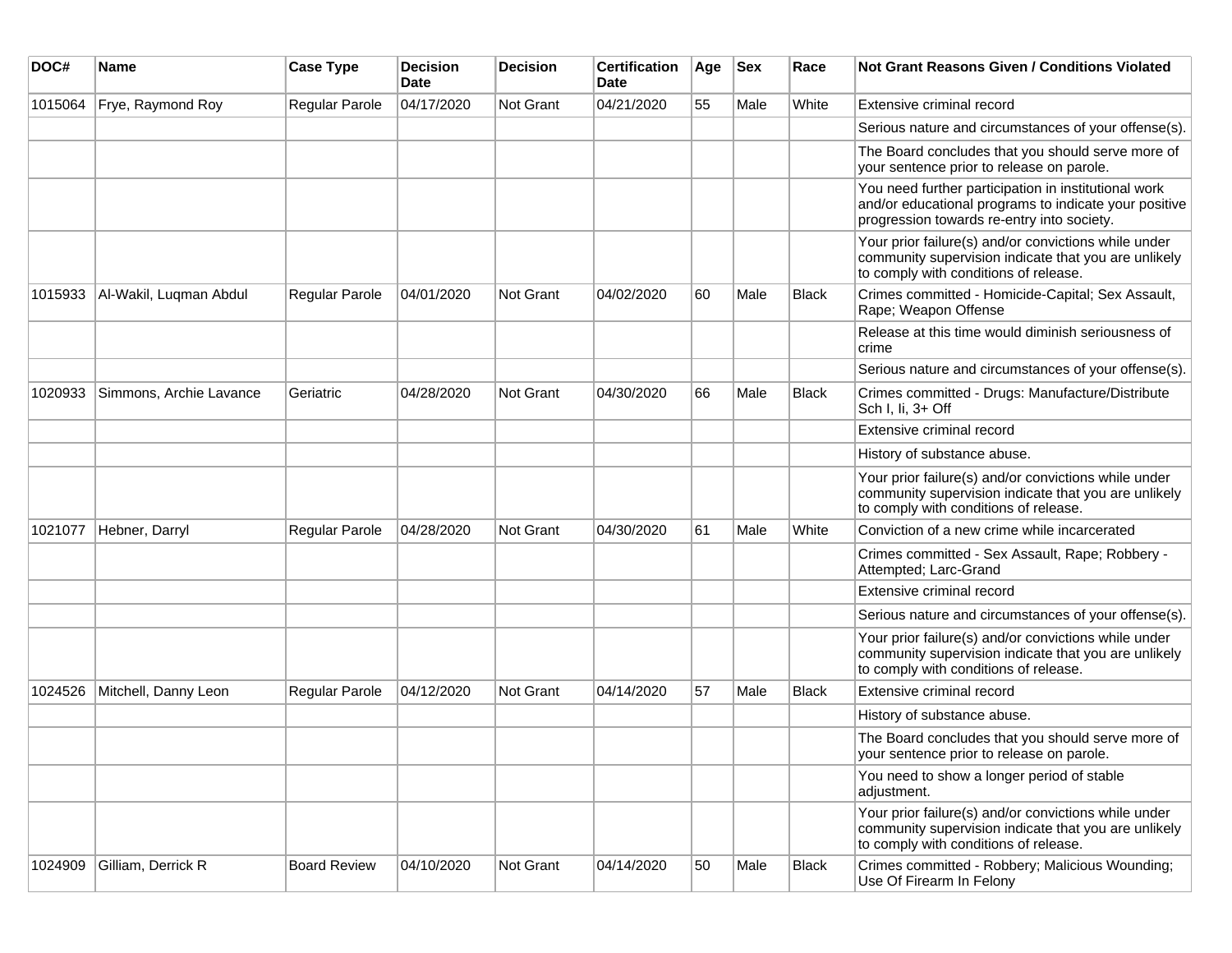| DOC#    | Name                      | <b>Case Type</b>    | <b>Decision</b><br><b>Date</b> | <b>Decision</b> | <b>Certification</b><br>Date | Age | Sex  | Race         | <b>Not Grant Reasons Given / Conditions Violated</b>                                                                                                  |
|---------|---------------------------|---------------------|--------------------------------|-----------------|------------------------------|-----|------|--------------|-------------------------------------------------------------------------------------------------------------------------------------------------------|
| 1024909 | Gilliam, Derrick R        | <b>Board Review</b> | 04/10/2020                     | Not Grant       | 04/14/2020                   | 50  | Male | <b>Black</b> | Poor institutional adjustment (for example,<br>motivation/attitude, unfavorable reports, lack of<br>program involvement, etc.)                        |
|         |                           |                     |                                |                 |                              |     |      |              | Release at this time would diminish seriousness of<br>crime                                                                                           |
|         |                           |                     |                                |                 |                              |     |      |              | Serious nature and circumstances of your offense(s).                                                                                                  |
|         |                           |                     |                                |                 |                              |     |      |              | The Board concludes that you should serve more of<br>your sentence prior to release on parole.                                                        |
| 1026576 | Wall, James Plummer       | Regular Parole      | 04/28/2020                     | Not Grant       | 04/29/2020                   | 64  | Male | <b>Black</b> | Crimes committed - Sex Assault, Rape; Forcible<br>Sodomy; Robbery                                                                                     |
|         |                           |                     |                                |                 |                              |     |      |              | Extensive criminal record                                                                                                                             |
|         |                           |                     |                                |                 |                              |     |      |              | Serious nature and circumstances of your offense(s).                                                                                                  |
|         |                           |                     |                                |                 |                              |     |      |              | The Board considers you to be a risk to the<br>community.                                                                                             |
| 1028856 | Steppe, Tony E            | Geriatric           | 04/04/2020                     | Not Grant       | 04/08/2020                   | 66  | Male | <b>Black</b> | History of violence.                                                                                                                                  |
|         |                           |                     |                                |                 |                              |     |      |              | Serious nature and circumstances of your offense(s).                                                                                                  |
| 1029567 | Valentine, Jeffrey        | Regular Parole      | 04/28/2020                     | Not Grant       | 04/29/2020                   | 53  | Male | <b>Black</b> | Crimes committed - Homicide-Capital;<br>Kidnap/Abduct; Robbery                                                                                        |
|         |                           |                     |                                |                 |                              |     |      |              | Extensive criminal record                                                                                                                             |
|         |                           |                     |                                |                 |                              |     |      |              | Serious nature and circumstances of your offense(s).                                                                                                  |
|         |                           |                     |                                |                 |                              |     |      |              | The Board considers you to be a risk to the<br>community.                                                                                             |
|         |                           |                     |                                |                 |                              |     |      |              | Your prior failure(s) and/or convictions while under<br>community supervision indicate that you are unlikely<br>to comply with conditions of release. |
| 1032629 | Congleton, Monte Everette | Geriatric           | 04/03/2020                     | Not Grant       | 04/03/2020                   | 65  | Male | White        | Extensive criminal record                                                                                                                             |
|         |                           |                     |                                |                 |                              |     |      |              | The Board concludes that you should serve more of<br>your sentence prior to release on parole.                                                        |
|         |                           |                     |                                |                 |                              |     |      |              | Your prior failure(s) and/or convictions while under<br>community supervision indicate that you are unlikely<br>to comply with conditions of release. |
| 1033790 | Gay, William Steven       | Regular Parole      | 04/14/2020                     | Not Grant       | 04/15/2020                   | 69  | Male | <b>Black</b> | Crimes committed - Homicide-1st Degree                                                                                                                |
|         |                           |                     |                                |                 |                              |     |      |              | Extensive criminal record                                                                                                                             |
|         |                           |                     |                                |                 |                              |     |      |              | Serious nature and circumstances of your offense(s).                                                                                                  |
|         |                           |                     |                                |                 |                              |     |      |              | Your prior failure(s) and/or convictions while under<br>community supervision indicate that you are unlikely<br>to comply with conditions of release. |
| 1035306 | Allder, David Lynn        | Geriatric           | 04/28/2020                     | Not Grant       | 04/29/2020                   | 63  | Male | White        | Crimes committed - Abduction: To Gain Pecuniary<br>Benefit (Extortion); Robbery; Larc-Grand                                                           |
|         |                           |                     |                                |                 |                              |     |      |              | History of substance abuse.                                                                                                                           |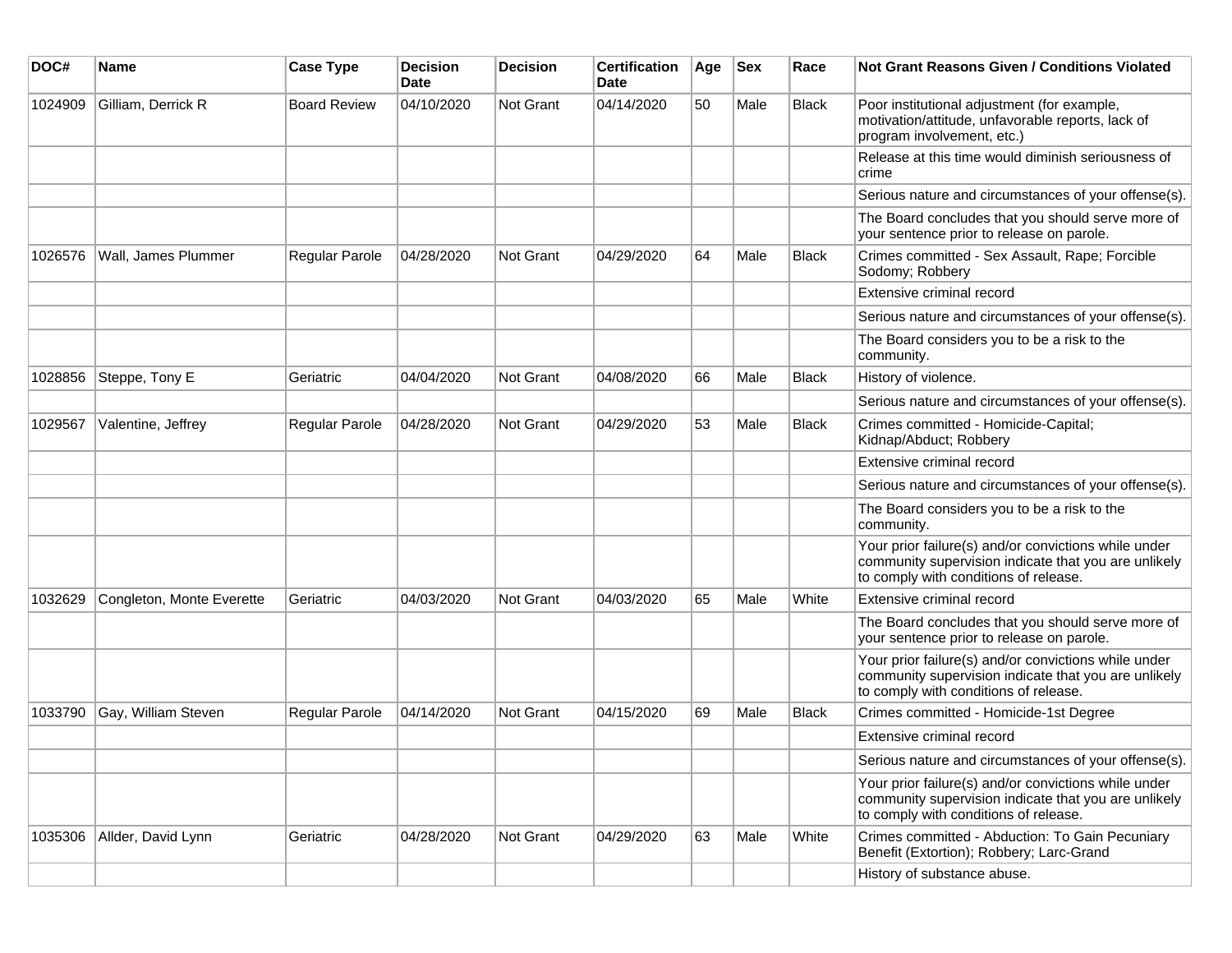| DOC#    | <b>Name</b>             | <b>Case Type</b>      | <b>Decision</b><br><b>Date</b> | <b>Decision</b>  | <b>Certification</b><br><b>Date</b> | Age | <b>Sex</b> | Race         | Not Grant Reasons Given / Conditions Violated                                                                                                               |
|---------|-------------------------|-----------------------|--------------------------------|------------------|-------------------------------------|-----|------------|--------------|-------------------------------------------------------------------------------------------------------------------------------------------------------------|
| 1035306 | Allder, David Lynn      | Geriatric             | 04/28/2020                     | <b>Not Grant</b> | 04/29/2020                          | 63  | Male       | White        | Release at this time would diminish seriousness of<br>crime                                                                                                 |
|         |                         |                       |                                |                  |                                     |     |            |              | Serious nature and circumstances of your offense(s).                                                                                                        |
|         |                         |                       |                                |                  |                                     |     |            |              | The Board considers you to be a risk to the<br>community.                                                                                                   |
| 1037888 | Hale, Jessie Mcdonald   | <b>Regular Parole</b> | 04/24/2020                     | <b>Not Grant</b> | 04/28/2020                          | 58  | Male       | White        | Conviction of a new crime while incarcerated                                                                                                                |
|         |                         |                       |                                |                  |                                     |     |            |              | Crimes committed - Homicide/Murder; Homicide-<br>Capital; Abduct-No Ransom Or Asslt                                                                         |
|         |                         |                       |                                |                  |                                     |     |            |              | Extensive criminal record                                                                                                                                   |
|         |                         |                       |                                |                  |                                     |     |            |              | Serious nature and circumstances of your offense(s).                                                                                                        |
| 1038001 | Nixon, Kiama Treval     | <b>Regular Parole</b> | 04/16/2020                     | Not Grant        | 04/17/2020                          | 48  | Male       | <b>Black</b> | Extensive criminal record                                                                                                                                   |
|         |                         |                       |                                |                  |                                     |     |            |              | Serious nature and circumstances of your offense(s).                                                                                                        |
|         |                         |                       |                                |                  |                                     |     |            |              | The Board concludes that you should serve more of<br>your sentence prior to release on parole.                                                              |
|         |                         |                       |                                |                  |                                     |     |            |              | You need further participation in institutional work<br>and/or educational programs to indicate your positive<br>progression towards re-entry into society. |
|         |                         |                       |                                |                  |                                     |     |            |              | Your prior failure(s) and/or convictions while under<br>community supervision indicate that you are unlikely<br>to comply with conditions of release.       |
| 1040055 | Carroll, David Jerome   | Regular Parole        | 04/22/2020                     | Not Grant        | 04/23/2020                          | 70  | Male       | <b>Black</b> | Crimes committed - Sex Assault, Rape; Robbery;<br>Malicious Wounding                                                                                        |
|         |                         |                       |                                |                  |                                     |     |            |              | Other                                                                                                                                                       |
|         |                         |                       |                                |                  |                                     |     |            |              | Serious nature and circumstances of your offense(s).                                                                                                        |
| 1041765 | Moyler, Samuel Lee      | <b>Board Review</b>   | 04/08/2020                     | <b>Not Grant</b> | 04/08/2020                          | 60  | Male       | <b>Black</b> | History of violence.                                                                                                                                        |
|         |                         |                       |                                |                  |                                     |     |            |              | Release at this time would diminish seriousness of<br>crime                                                                                                 |
|         |                         |                       |                                |                  |                                     |     |            |              | Serious nature and circumstances of your offense(s).                                                                                                        |
|         |                         |                       |                                |                  |                                     |     |            |              | The Board concludes that you should serve more of<br>your sentence prior to release on parole.                                                              |
| 1042041 | Mitchell, Thomas F Jr.  | Regular Parole        | 04/02/2020                     | Not Grant        | 04/08/2020                          | 67  | Male       | White        | No Interest in Parole                                                                                                                                       |
| 1046414 | Jenkins, Nathan III     | Regular Parole        | 04/24/2020                     | Not Grant        | 04/28/2020                          | 53  | Male       | <b>Black</b> | Crimes committed - Homicide-1st Degree; Homicide-<br>2Nd-Degree; Cocaine-Possess                                                                            |
|         |                         |                       |                                |                  |                                     |     |            |              | Release at this time would diminish seriousness of<br>crime                                                                                                 |
|         |                         |                       |                                |                  |                                     |     |            |              | Your prior failure(s) and/or convictions while under<br>community supervision indicate that you are unlikely<br>to comply with conditions of release.       |
| 1046685 | Brown, Fillipe Liachell | Regular Parole        | 04/25/2020                     | Not Grant        | 04/28/2020                          | 60  | Male       | Black        | Crimes committed - Homicide-1st Degree;<br>Kidnap/Abduct; Sex Assault, Rape                                                                                 |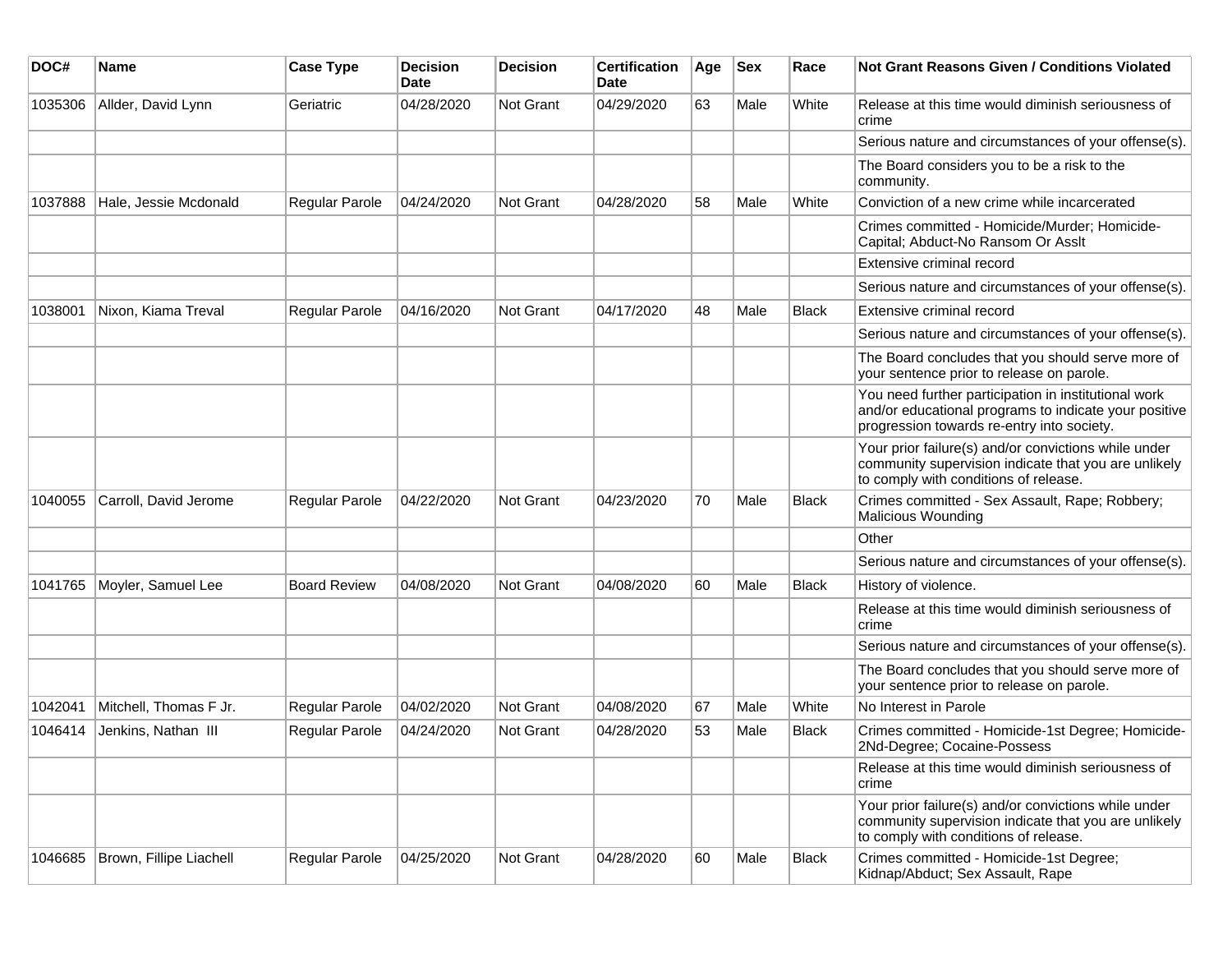| DOC#    | Name                     | <b>Case Type</b> | <b>Decision</b><br>Date | <b>Decision</b> | <b>Certification</b><br>Date | Age | Sex  | Race         | Not Grant Reasons Given / Conditions Violated                                                                                                               |
|---------|--------------------------|------------------|-------------------------|-----------------|------------------------------|-----|------|--------------|-------------------------------------------------------------------------------------------------------------------------------------------------------------|
| 1046685 | Brown, Fillipe Liachell  | Regular Parole   | 04/25/2020              | Not Grant       | 04/28/2020                   | 60  | Male | <b>Black</b> | Serious nature and circumstances of your offense(s).                                                                                                        |
|         |                          |                  |                         |                 |                              |     |      |              | The Board considers you to be a risk to the<br>community.                                                                                                   |
|         |                          |                  |                         |                 |                              |     |      |              | You need further participation in institutional work<br>and/or educational programs to indicate your positive<br>progression towards re-entry into society. |
|         |                          |                  |                         |                 |                              |     |      |              | Your record of institutional infractions indicates a<br>disregard for rules and that you are not ready to<br>conform to society.                            |
| 1047977 | Lawrence, Joseph Leonard | Regular Parole   | 04/15/2020              | Not Grant       | 04/17/2020                   | 61  | Male | <b>Black</b> | Conviction of a new crime while incarcerated                                                                                                                |
|         |                          |                  |                         |                 |                              |     |      |              | Extensive criminal record                                                                                                                                   |
|         |                          |                  |                         |                 |                              |     |      |              | You need further participation in institutional work<br>and/or educational programs to indicate your positive<br>progression towards re-entry into society. |
|         |                          |                  |                         |                 |                              |     |      |              | You need to show a longer period of stable<br>adjustment.                                                                                                   |
|         |                          |                  |                         |                 |                              |     |      |              | Your prior failure(s) and/or convictions while under<br>community supervision indicate that you are unlikely<br>to comply with conditions of release.       |
| 1048503 | Hughes, Timothy Wayne    | Regular Parole   | 04/22/2020              | Not Grant       | 04/23/2020                   | 59  | Male | White        | Crimes committed - Homicide-1st Degree; Breaking<br>And Entering; Statutory Burglary                                                                        |
|         |                          |                  |                         |                 |                              |     |      |              | Release at this time would diminish seriousness of<br>crime                                                                                                 |
|         |                          |                  |                         |                 |                              |     |      |              | Serious nature and circumstances of your offense(s).                                                                                                        |
|         |                          |                  |                         |                 |                              |     |      |              | The Board concludes that you should serve more of<br>your sentence prior to release on parole.                                                              |
| 1052240 | Chavez, Roberto          | Regular Parole   | 04/15/2020              | Not Grant       | 04/17/2020                   | 56  | Male | White        | Considering your offense and your institutional<br>records, the Board concludes that you should serve<br>more of your sentence before being paroled.        |
|         |                          |                  |                         |                 |                              |     |      |              | Conviction of a new crime while incarcerated                                                                                                                |
|         |                          |                  |                         |                 |                              |     |      |              | Extensive criminal record                                                                                                                                   |
|         |                          |                  |                         |                 |                              |     |      |              | The Board concludes that you should serve more of<br>your sentence prior to release on parole.                                                              |
|         |                          |                  |                         |                 |                              |     |      |              | You need to show a longer period of stable<br>adjustment.                                                                                                   |
|         | 1053433 Sand, Earl       | Regular Parole   | 04/21/2020              | Not Grant       | 04/22/2020                   | 56  | Male | Black        | Crimes committed - Sex Assault, Rape; Forcible<br>Sodomy                                                                                                    |
|         |                          |                  |                         |                 |                              |     |      |              | Extensive criminal record                                                                                                                                   |
|         |                          |                  |                         |                 |                              |     |      |              | Release at this time would diminish seriousness of<br>crime                                                                                                 |
|         |                          |                  |                         |                 |                              |     |      |              | Serious nature and circumstances of your offense(s).                                                                                                        |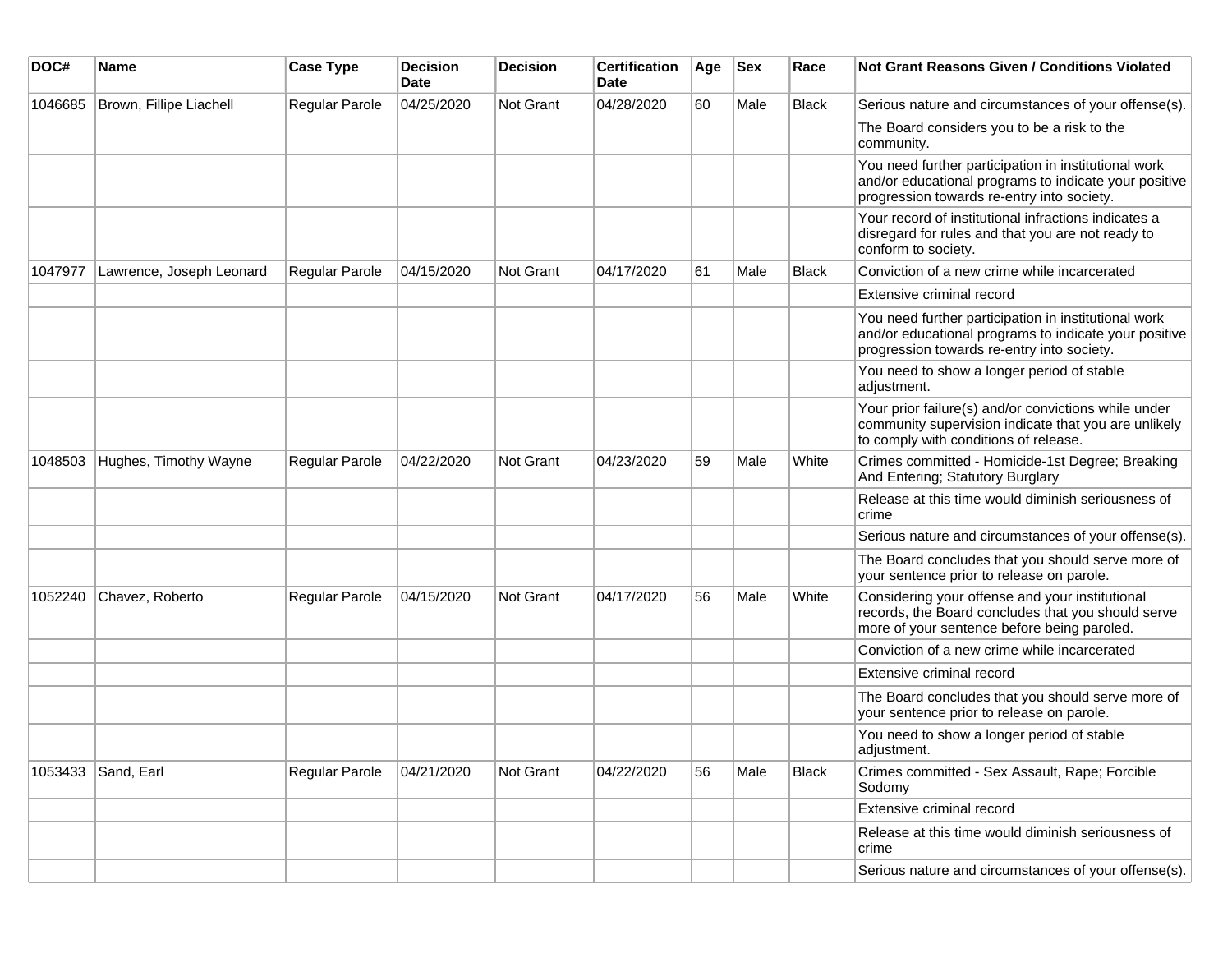| DOC#    | Name                     | <b>Case Type</b> | <b>Decision</b><br><b>Date</b> | <b>Decision</b> | <b>Certification</b><br><b>Date</b> | Age | <b>Sex</b> | Race         | Not Grant Reasons Given / Conditions Violated                                                                                                                             |
|---------|--------------------------|------------------|--------------------------------|-----------------|-------------------------------------|-----|------------|--------------|---------------------------------------------------------------------------------------------------------------------------------------------------------------------------|
| 1055871 | Dooley, Walter Lewis     | Regular Parole   | 04/21/2020                     | Not Grant       | 04/22/2020                          | 57  | Male       | White        | Crimes committed - Homicide-Capital; Sex Assault,<br>Rape; Sodomy                                                                                                         |
|         |                          |                  |                                |                 |                                     |     |            |              | Serious nature and circumstances of your offense(s).                                                                                                                      |
|         |                          |                  |                                |                 |                                     |     |            |              | The Board concludes that you should serve more of<br>your sentence prior to release on parole.                                                                            |
| 1057337 | Wilkins, James Edward    | Geriatric        | 04/19/2020                     | Not Grant       | 04/21/2020                          | 66  | Male       | <b>Black</b> | Crimes committed - (Attempted)Capital Murder:<br>During Rape, Sodomy, Etc.; Rape: Intercourse By<br>Force/Threat/Intimidation; Sodomy: By Force Or<br>Victim Helplessness |
|         |                          |                  |                                |                 |                                     |     |            |              | Extensive criminal record                                                                                                                                                 |
|         |                          |                  |                                |                 |                                     |     |            |              | Serious nature and circumstances of your offense(s).                                                                                                                      |
|         |                          |                  |                                |                 |                                     |     |            |              | The Board considers you to be a risk to the<br>community.                                                                                                                 |
|         |                          |                  |                                |                 |                                     |     |            |              | Your prior failure(s) and/or convictions while under<br>community supervision indicate that you are unlikely<br>to comply with conditions of release.                     |
| 1058957 | Dickerson, Mark          | Regular Parole   | 04/03/2020                     | Not Grant       | 04/08/2020                          | 56  | Male       | <b>Black</b> | Crimes committed - Kidnap/Abduct; Kidnap/Abduct;<br>Robbery                                                                                                               |
|         |                          |                  |                                |                 |                                     |     |            |              | Extensive criminal record                                                                                                                                                 |
|         |                          |                  |                                |                 |                                     |     |            |              | Release at this time would diminish seriousness of<br>crime                                                                                                               |
|         |                          |                  |                                |                 |                                     |     |            |              | The Board concludes that you should serve more of<br>your sentence prior to release on parole.                                                                            |
|         |                          |                  |                                |                 |                                     |     |            |              | Your prior failure(s) and/or convictions while under<br>community supervision indicate that you are unlikely<br>to comply with conditions of release.                     |
| 1059469 | Hicklin, Alexander James | Regular Parole   | 04/01/2020                     | Not Grant       | 04/01/2020                          | 59  | Male       | <b>Black</b> | Crimes committed - Abduct-No Ransom Or Asslt;<br>Abduct-No Ransom Or Asslt; Robbery                                                                                       |
|         |                          |                  |                                |                 |                                     |     |            |              | History of violence.                                                                                                                                                      |
|         |                          |                  |                                |                 |                                     |     |            |              | Poor institutional adjustment (for example,<br>motivation/attitude, unfavorable reports, lack of<br>program involvement, etc.)                                            |
|         |                          |                  |                                |                 |                                     |     |            |              | The Board concludes that you should serve more of<br>your sentence prior to release on parole.                                                                            |
| 1060198 | Mckenzie, James Frank    | Regular Parole   | 04/10/2020                     | Not Grant       | 04/14/2020                          | 70  | Male       | White        | Crimes committed -                                                                                                                                                        |
|         |                          |                  |                                |                 |                                     |     |            |              | Release at this time would diminish seriousness of<br>crime                                                                                                               |
|         |                          |                  |                                |                 |                                     |     |            |              | Serious nature and circumstances of your offense(s).                                                                                                                      |
|         |                          |                  |                                |                 |                                     |     |            |              | The Board concludes that you should serve more of<br>your sentence prior to release on parole.                                                                            |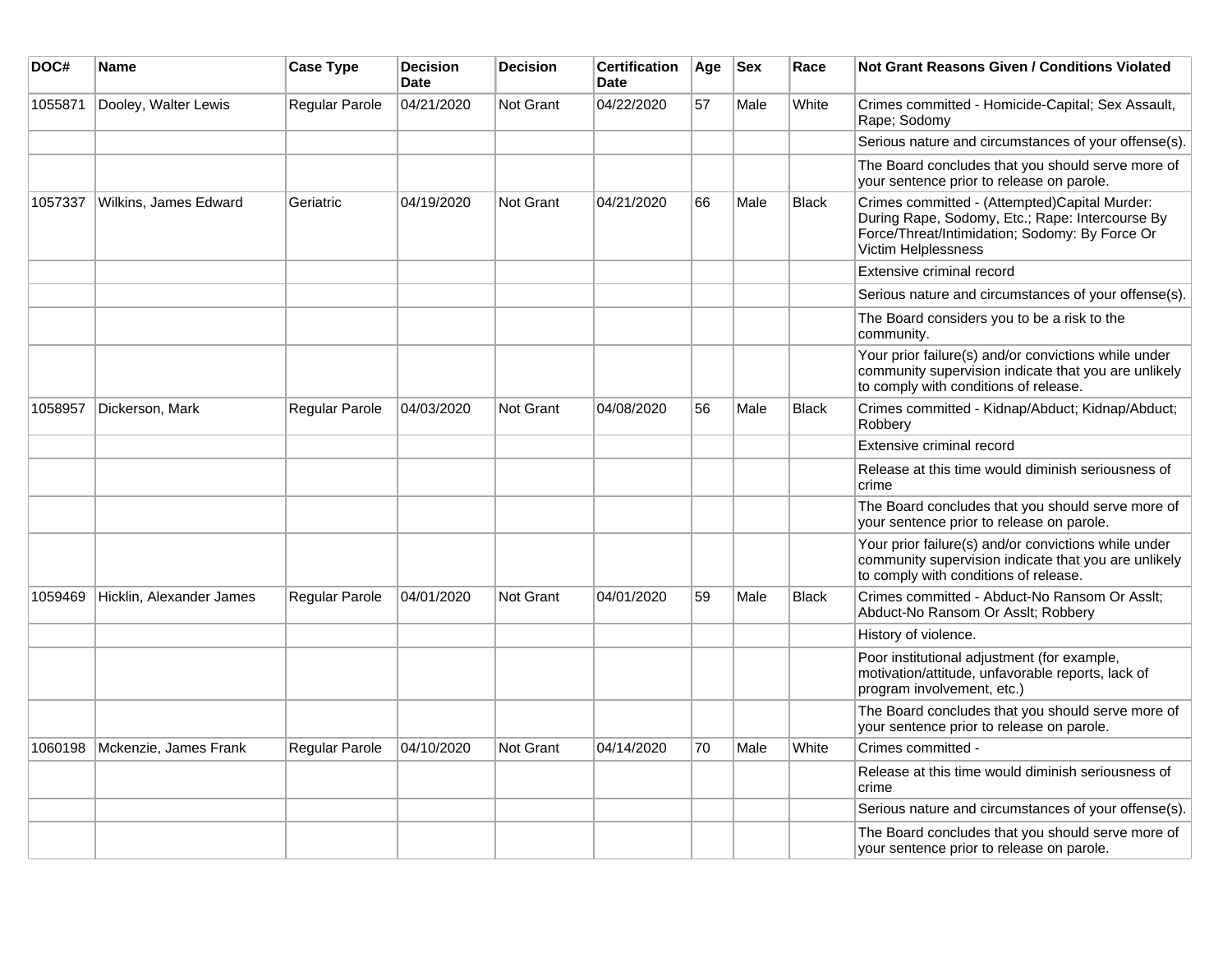| DOC#    | Name                    | <b>Case Type</b>      | <b>Decision</b><br><b>Date</b> | <b>Decision</b>  | <b>Certification</b><br><b>Date</b> | Age | <b>Sex</b> | Race         | <b>Not Grant Reasons Given / Conditions Violated</b>                                                                                                        |
|---------|-------------------------|-----------------------|--------------------------------|------------------|-------------------------------------|-----|------------|--------------|-------------------------------------------------------------------------------------------------------------------------------------------------------------|
| 1064200 | Hairston, Michael Scott | Regular Parole        | 04/26/2020                     | <b>Not Grant</b> | 04/28/2020                          | 52  | Male       | <b>Black</b> | Considering your offense and your institutional<br>records, the Board concludes that you should serve<br>more of your sentence before being paroled.        |
|         |                         |                       |                                |                  |                                     |     |            |              | Conviction of a new crime while incarcerated                                                                                                                |
|         |                         |                       |                                |                  |                                     |     |            |              | Release at this time would diminish seriousness of<br>crime                                                                                                 |
|         |                         |                       |                                |                  |                                     |     |            |              | Serious nature and circumstances of your offense(s).                                                                                                        |
|         |                         |                       |                                |                  |                                     |     |            |              | The Board concludes that you should serve more of<br>your sentence prior to release on parole.                                                              |
|         |                         |                       |                                |                  |                                     |     |            |              | You need further participation in institutional work<br>and/or educational programs to indicate your positive<br>progression towards re-entry into society. |
| 1065068 | El-Amin, Vernon Fateen  | <b>Regular Parole</b> | 04/06/2020                     | <b>Not Grant</b> | 04/08/2020                          | 71  | Male       | <b>Black</b> | Crimes committed - Homicide-1st Degree; Homicide-<br>1st Degree; Homicide-1st Degree                                                                        |
|         |                         |                       |                                |                  |                                     |     |            |              | Release at this time would diminish seriousness of<br>crime                                                                                                 |
|         |                         |                       |                                |                  |                                     |     |            |              | Serious nature and circumstances of your offense(s).                                                                                                        |
| 1065740 | Laws, Ricky Nell        | Regular Parole        | 04/23/2020                     | <b>Not Grant</b> | 04/28/2020                          | 58  | Male       | White        | Crimes committed - Sex Assault, Rape; Sex Assault,<br>Rape; Forcible Sodomy                                                                                 |
|         |                         |                       |                                |                  |                                     |     |            |              | Release at this time would diminish seriousness of<br>crime                                                                                                 |
|         |                         |                       |                                |                  |                                     |     |            |              | Serious nature and circumstances of your offense(s).                                                                                                        |
| 1066640 | Earl, Edwin A           | Regular Parole        | 04/14/2020                     | <b>Not Grant</b> | 04/15/2020                          | 48  | Male       | White        | Crimes committed - Sex Assault, Rape; Forcible<br>Sodomy; Statutory Burglary                                                                                |
|         |                         |                       |                                |                  |                                     |     |            |              | Release at this time would diminish seriousness of<br>crime                                                                                                 |
|         |                         |                       |                                |                  |                                     |     |            |              | Serious nature and circumstances of your offense(s).                                                                                                        |
|         |                         |                       |                                |                  |                                     |     |            |              | The Board concludes that you should serve more of<br>your sentence prior to release on parole.                                                              |
| 1069156 | Brown, Preston Raymond  | Regular Parole        | 04/06/2020                     | <b>Not Grant</b> | 04/10/2020                          | 45  | Male       | <b>Black</b> | Crimes committed - Sex Assault, Rape; Burning<br>Misc; Burglary                                                                                             |
|         |                         |                       |                                |                  |                                     |     |            |              | Release at this time would diminish seriousness of<br>crime                                                                                                 |
|         |                         |                       |                                |                  |                                     |     |            |              | Serious nature and circumstances of your offense(s).                                                                                                        |
| 1069550 | Hodges, Antonio         | Regular Parole        | 04/17/2020                     | Not Grant        | 04/21/2020                          | 55  | Male       | <b>Black</b> | Crimes committed - Sex Assault, Rape; Breaking<br>And Entering, Armed                                                                                       |
|         |                         |                       |                                |                  |                                     |     |            |              | Release at this time would diminish seriousness of<br>crime                                                                                                 |
|         |                         |                       |                                |                  |                                     |     |            |              | Serious nature and circumstances of your offense(s).                                                                                                        |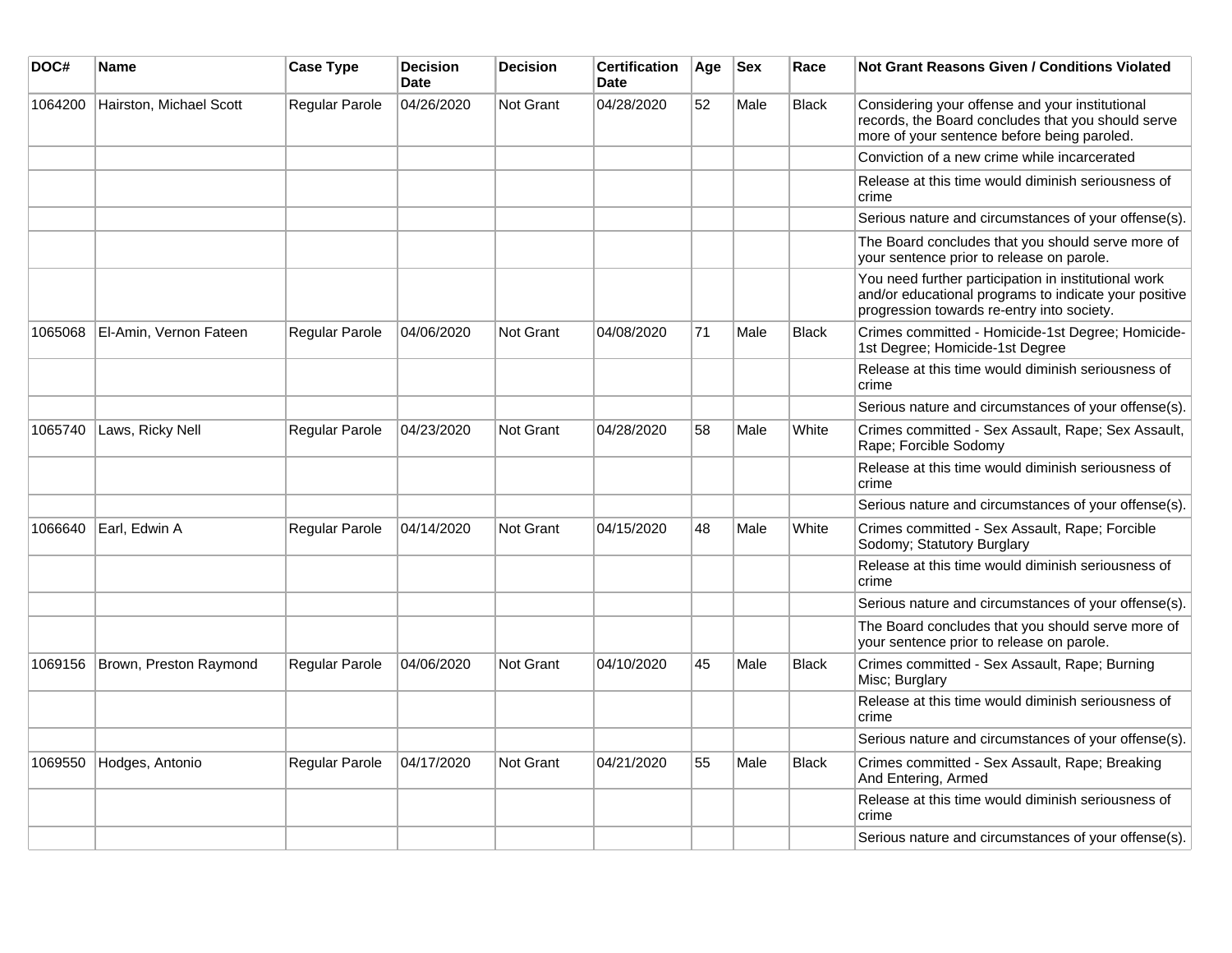| DOC#    | <b>Name</b>                       | <b>Case Type</b>    | <b>Decision</b><br><b>Date</b> | <b>Decision</b>  | <b>Certification</b><br><b>Date</b> | Age | <b>Sex</b>   | Race         | Not Grant Reasons Given / Conditions Violated                                                                                                               |
|---------|-----------------------------------|---------------------|--------------------------------|------------------|-------------------------------------|-----|--------------|--------------|-------------------------------------------------------------------------------------------------------------------------------------------------------------|
| 1069550 | Hodges, Antonio                   | Regular Parole      | 04/17/2020                     | Not Grant        | 04/21/2020                          | 55  | Male         | Black        | You need further participation in institutional work<br>and/or educational programs to indicate your positive<br>progression towards re-entry into society. |
| 1072119 | Anderson, Kenneth Edward          | Regular Parole      | 04/22/2020                     | Not Grant        | 04/23/2020                          | 46  | Male         | <b>Black</b> | Crimes committed - Grand Larceny: Auto Theft; Viol<br>Sex Offndr/Murdr Reg:Fail 2 Reg- False Info; Carnal<br>Knowledge                                      |
|         |                                   |                     |                                |                  |                                     |     |              |              | Release at this time would diminish seriousness of<br>crime                                                                                                 |
|         |                                   |                     |                                |                  |                                     |     |              |              | The Board concludes that you should serve more of<br>your sentence prior to release on parole.                                                              |
|         |                                   |                     |                                |                  |                                     |     |              |              | Your prior failure(s) and/or convictions while under<br>community supervision indicate that you are unlikely<br>to comply with conditions of release.       |
| 1077470 | Mclaughlin, Debra Saunders        | Regular Parole      | 04/23/2020                     | <b>Not Grant</b> | 04/28/2020                          | 62  | Female Black |              | History of violence.                                                                                                                                        |
|         |                                   |                     |                                |                  |                                     |     |              |              | Release at this time would diminish seriousness of<br>crime                                                                                                 |
|         |                                   |                     |                                |                  |                                     |     |              |              | Serious nature and circumstances of your offense(s).                                                                                                        |
|         |                                   |                     |                                |                  |                                     |     |              |              | The Board considers you to be a risk to the<br>community.                                                                                                   |
|         |                                   |                     |                                |                  |                                     |     |              |              | You need to show a longer period of stable<br>adjustment.                                                                                                   |
|         |                                   |                     |                                |                  |                                     |     |              |              | Your record of institutional infractions indicates a<br>disregard for rules and that you are not ready to<br>conform to society.                            |
| 1077991 | Cumbee, Darrell W                 | Regular Parole      | 04/01/2020                     | Not Grant        | 04/02/2020                          | 48  | Male         | White        | No Interest in Parole                                                                                                                                       |
| 1080417 | Burks, Roy Jr.                    | Regular Parole      | 04/28/2020                     | Not Grant        | 04/29/2020                          | 58  | Male         | <b>Black</b> | Release at this time would diminish seriousness of<br>crime                                                                                                 |
|         |                                   |                     |                                |                  |                                     |     |              |              | Serious nature and circumstances of your offense(s).                                                                                                        |
| 1080466 | Collins, Charles Douglas          | <b>Board Review</b> | 03/31/2020                     | Not Grant        | 04/01/2020                          | 71  | Male         | <b>Black</b> | Crimes committed - Sex Assault, Rape; Sodomy                                                                                                                |
|         |                                   |                     |                                |                  |                                     |     |              |              | Other                                                                                                                                                       |
|         |                                   |                     |                                |                  |                                     |     |              |              | Serious nature and circumstances of your offense(s).                                                                                                        |
|         |                                   |                     |                                |                  |                                     |     |              |              | Your record of institutional infractions indicates a<br>disregard for rules and that you are not ready to<br>conform to society.                            |
|         | 1082197   Williams, Lorenzo Keith | Regular Parole      | 04/26/2020                     | Not Grant        | 04/28/2020                          | 58  | Male         | <b>Black</b> | Considering your offense and your institutional<br>records, the Board concludes that you should serve<br>more of your sentence before being paroled.        |
|         |                                   |                     |                                |                  |                                     |     |              |              | Conviction of a new crime while incarcerated                                                                                                                |
|         |                                   |                     |                                |                  |                                     |     |              |              | Crimes committed - Homicide-1st Degree; Sex<br>Assault, Rape; Forcible Sodomy                                                                               |
|         |                                   |                     |                                |                  |                                     |     |              |              | Serious nature and circumstances of your offense(s).                                                                                                        |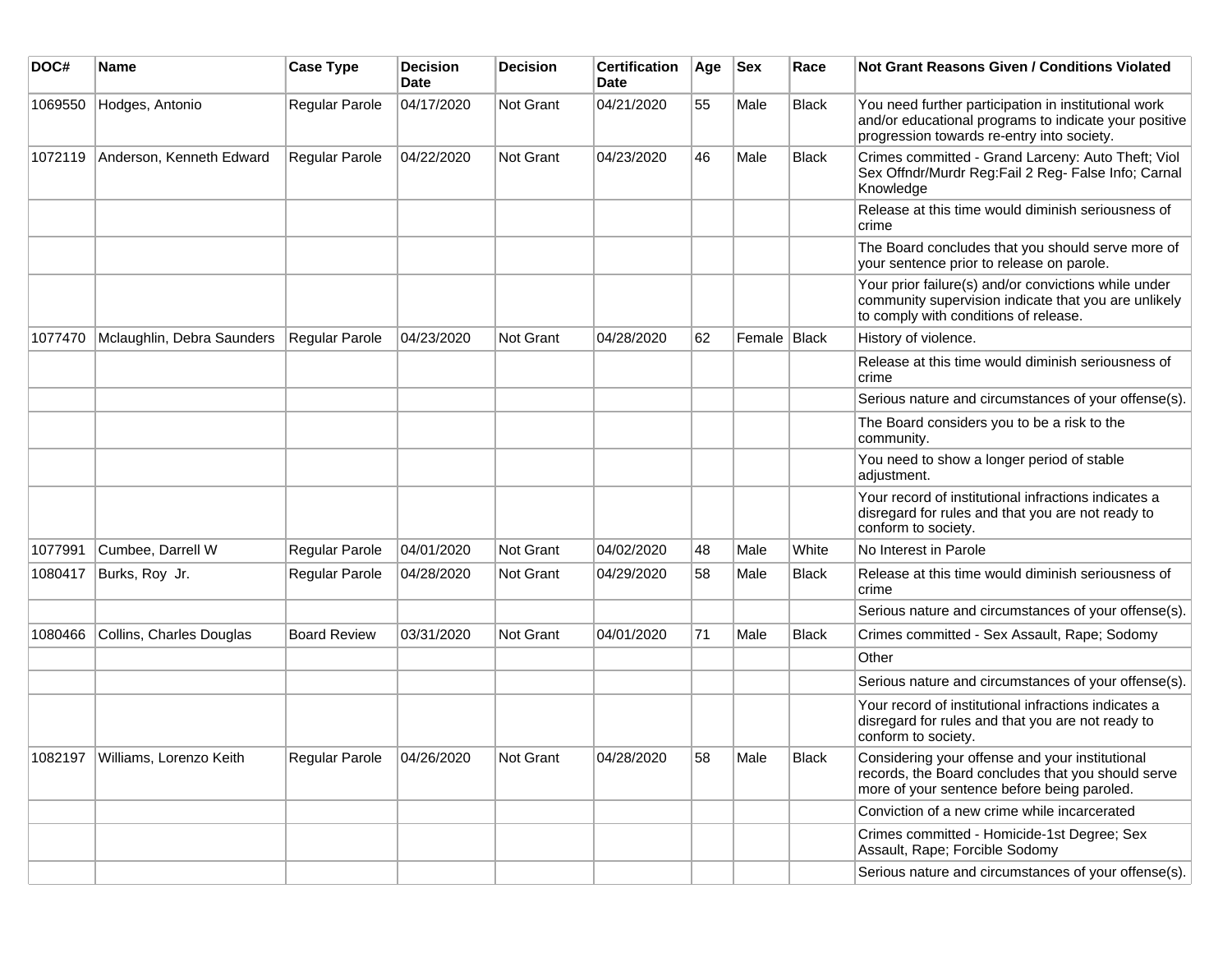| DOC#    | Name                         | <b>Case Type</b>      | <b>Decision</b><br><b>Date</b> | <b>Decision</b> | <b>Certification</b><br>Date | Age | <b>Sex</b> | Race         | <b>Not Grant Reasons Given / Conditions Violated</b>                                                                                                        |
|---------|------------------------------|-----------------------|--------------------------------|-----------------|------------------------------|-----|------------|--------------|-------------------------------------------------------------------------------------------------------------------------------------------------------------|
| 1082197 | Williams, Lorenzo Keith      | Regular Parole        | 04/26/2020                     | Not Grant       | 04/28/2020                   | 58  | Male       | <b>Black</b> | Your prior failure(s) and/or convictions while under<br>community supervision indicate that you are unlikely<br>to comply with conditions of release.       |
| 1083205 | Grigsby, Jerry Lee           | Regular Parole        | 03/31/2020                     | Not Grant       | 04/01/2020                   | 76  | Male       | White        | Crimes committed - Kidnap/Abduct; Kidnap/Abduct;<br>Robbery                                                                                                 |
|         |                              |                       |                                |                 |                              |     |            |              | Extensive criminal record                                                                                                                                   |
|         |                              |                       |                                |                 |                              |     |            |              | Serious nature and circumstances of your offense(s).                                                                                                        |
| 1088420 | Clarke, Jermaine Lamont      | Regular Parole        | 04/20/2020                     | Not Grant       | 04/21/2020                   | 47  | Male       | Black        | No Interest in Parole                                                                                                                                       |
| 1088586 | Johnson, Joseph Jr.          | Regular Parole        | 04/13/2020                     | Not Grant       | 04/17/2020                   | 50  | Male       | Black        | Crimes committed - Homicide/Murder;<br>Homicide/Murder; Kidnap/Abduct                                                                                       |
|         |                              |                       |                                |                 |                              |     |            |              | Extensive criminal record                                                                                                                                   |
|         |                              |                       |                                |                 |                              |     |            |              | History of violence.                                                                                                                                        |
|         |                              |                       |                                |                 |                              |     |            |              | You need further participation in institutional work<br>and/or educational programs to indicate your positive<br>progression towards re-entry into society. |
|         |                              |                       |                                |                 |                              |     |            |              | Your prior failure(s) and/or convictions while under<br>community supervision indicate that you are unlikely<br>to comply with conditions of release.       |
| 1090236 | Robinson, Carlson            | Regular Parole        | 04/28/2020                     | Not Grant       | 04/29/2020                   | 49  | Male       | <b>Black</b> | Crimes committed - Homicide-1st Degree;<br>Kidnap/Abduct; Robbery - Attempted                                                                               |
|         |                              |                       |                                |                 |                              |     |            |              | History of violence.                                                                                                                                        |
|         |                              |                       |                                |                 |                              |     |            |              | Serious nature and circumstances of your offense(s).                                                                                                        |
|         |                              |                       |                                |                 |                              |     |            |              | The Board concludes that you should serve more of<br>your sentence prior to release on parole.                                                              |
| 1093427 | Tribble, Granville Lloyd Jr. | Geriatric             | 04/16/2020                     | Not Grant       | 04/17/2020                   | 66  | Male       | White        | Crimes committed - Rape: Intercourse By<br>Force/Threat/Intimidation; Lic Revoked:Habitual Off<br>Dr W/O Lic, Not Endanger                                  |
|         |                              |                       |                                |                 |                              |     |            |              | Extensive criminal record                                                                                                                                   |
|         |                              |                       |                                |                 |                              |     |            |              | Serious nature and circumstances of your offense(s).                                                                                                        |
| 1094305 | Roberts, Ronnie Lee Jr.      | <b>Board Review</b>   | 04/01/2020                     | Not Grant       | 04/01/2020                   | 46  | Male       | White        | Extensive criminal record                                                                                                                                   |
|         |                              |                       |                                |                 |                              |     |            |              | History of substance abuse.                                                                                                                                 |
|         |                              |                       |                                |                 |                              |     |            |              | Release at this time would diminish seriousness of<br>crime                                                                                                 |
|         |                              |                       |                                |                 |                              |     |            |              | Serious nature and circumstances of your offense(s).                                                                                                        |
| 1095173 | Schofield, Kenneth Levon     | <b>Regular Parole</b> | 04/01/2020                     | Not Grant       | 04/01/2020                   | 53  | Male       | <b>Black</b> | History of substance abuse.                                                                                                                                 |
|         |                              |                       |                                |                 |                              |     |            |              | Other                                                                                                                                                       |
|         |                              |                       |                                |                 |                              |     |            |              | Serious nature and circumstances of your offense(s).                                                                                                        |
| 1095184 | Skates, James Alfred         | Regular Parole        | 04/22/2020                     | Not Grant       | 04/23/2020                   | 72  | Male       | White        | Crimes committed - Sex Assault, Rape; Sex Assault,<br>Rape; Sex Assault, Rape                                                                               |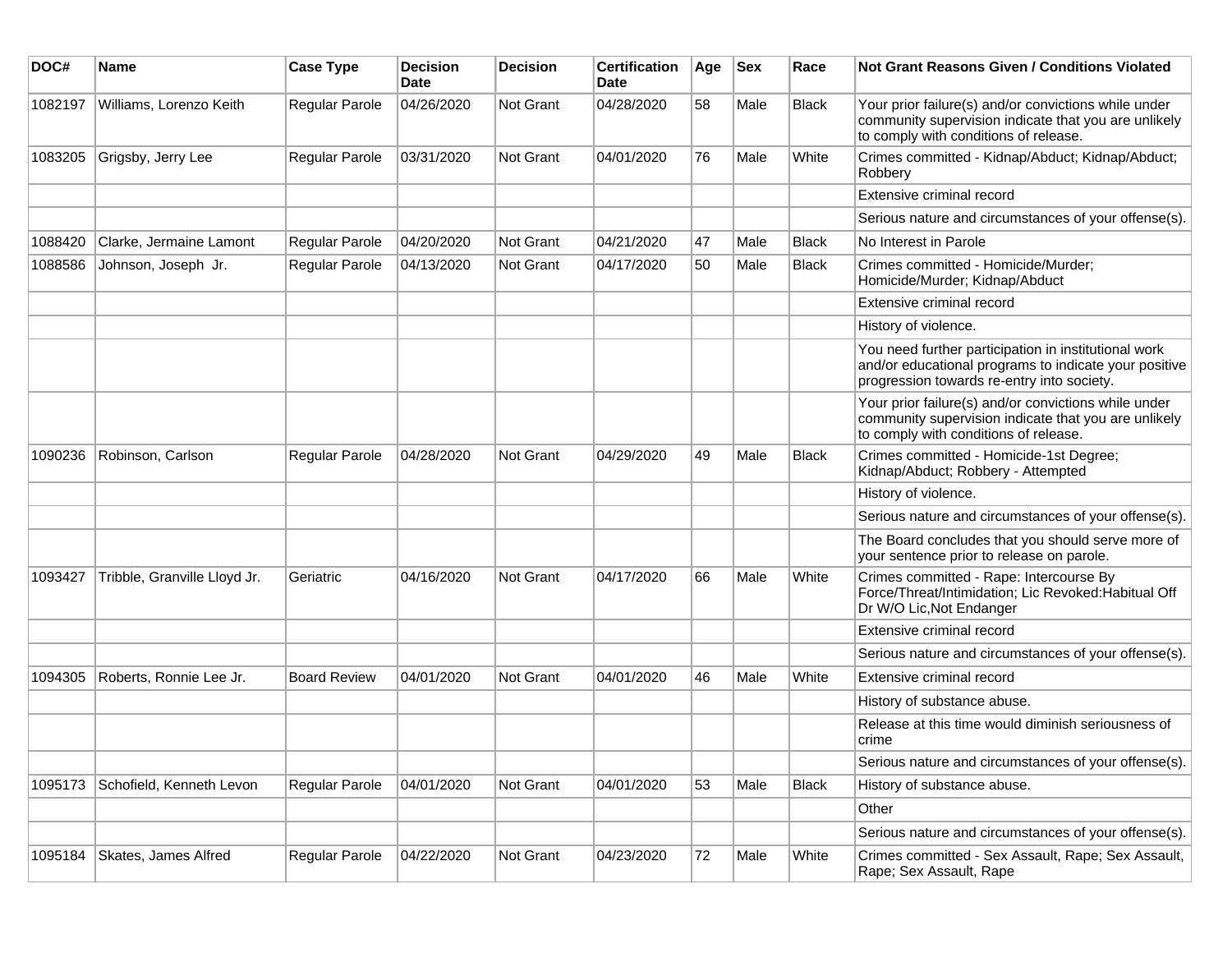| DOC#    | Name                  | <b>Case Type</b>      | <b>Decision</b><br><b>Date</b> | <b>Decision</b>  | <b>Certification</b><br><b>Date</b> | Age | <b>Sex</b> | Race         | <b>Not Grant Reasons Given / Conditions Violated</b>                                                                                                        |
|---------|-----------------------|-----------------------|--------------------------------|------------------|-------------------------------------|-----|------------|--------------|-------------------------------------------------------------------------------------------------------------------------------------------------------------|
| 1095184 | Skates, James Alfred  | Regular Parole        | 04/22/2020                     | Not Grant        | 04/23/2020                          | 72  | Male       | White        | Release at this time would diminish seriousness of<br>crime                                                                                                 |
|         |                       |                       |                                |                  |                                     |     |            |              | Serious nature and circumstances of your offense(s).                                                                                                        |
|         |                       |                       |                                |                  |                                     |     |            |              | The Board considers you to be a risk to the<br>community.                                                                                                   |
| 1095285 | Puller, Frank D       | Regular Parole        | 04/14/2020                     | Not Grant        | 04/15/2020                          | 56  | Male       | <b>Black</b> | Considering your offense and your institutional<br>records, the Board concludes that you should serve<br>more of your sentence before being paroled.        |
|         |                       |                       |                                |                  |                                     |     |            |              | Crimes committed - Sex Assault, Rape; Sex Assault,<br>Rape; Robbery                                                                                         |
|         |                       |                       |                                |                  |                                     |     |            |              | The Board considers you to be a risk to the<br>community.                                                                                                   |
|         |                       |                       |                                |                  |                                     |     |            |              | You need further participation in institutional work<br>and/or educational programs to indicate your positive<br>progression towards re-entry into society. |
|         |                       |                       |                                |                  |                                     |     |            |              | You need to show a longer period of stable<br>adjustment.                                                                                                   |
| 1095307 | Bryant, Phillip Craig | Geriatric             | 04/01/2020                     | Not Grant        | 04/02/2020                          | 67  | Male       | White        | Crimes committed - Homicide-1st Degree; Homicide-<br>1st Degree; Malicious Wounding                                                                         |
|         |                       |                       |                                |                  |                                     |     |            |              | Release at this time would diminish seriousness of<br>crime                                                                                                 |
|         |                       |                       |                                |                  |                                     |     |            |              | Serious nature and circumstances of your offense(s).                                                                                                        |
|         |                       |                       |                                |                  |                                     |     |            |              | The Board concludes that you should serve more of<br>your sentence prior to release on parole.                                                              |
|         |                       |                       |                                |                  |                                     |     |            |              | You need further participation in institutional work<br>and/or educational programs to indicate your positive<br>progression towards re-entry into society. |
| 1096299 | Wright, Robert W Jr.  | Regular Parole        | 04/02/2020                     | <b>Not Grant</b> | 04/03/2020                          | 58  | Male       | <b>Black</b> | Crimes committed - Sex Assault, Rape; Arson; Arson                                                                                                          |
|         |                       |                       |                                |                  |                                     |     |            |              | Other                                                                                                                                                       |
|         |                       |                       |                                |                  |                                     |     |            |              | Serious nature and circumstances of your offense(s).                                                                                                        |
|         |                       |                       |                                |                  |                                     |     |            |              | The Board considers you to be a risk to the<br>community.                                                                                                   |
| 1100318 | Al-Karim, Anas Madaan | Regular Parole        | 04/14/2020                     | <b>Not Grant</b> | 04/17/2020                          | 55  | Male       | <b>Black</b> | Release at this time would diminish seriousness of<br>crime                                                                                                 |
|         |                       |                       |                                |                  |                                     |     |            |              | Serious nature and circumstances of your offense(s).                                                                                                        |
|         |                       |                       |                                |                  |                                     |     |            |              | The Board concludes that you should serve more of<br>your sentence prior to release on parole.                                                              |
| 1100802 | Yvad, Ju-Ju           | <b>Regular Parole</b> | 04/06/2020                     | Not Grant        | 04/10/2020                          | 53  | Male       | Black        | Crimes committed - Homicide/Murder; Homicide-1st<br>Degree; Robbery - Attempted                                                                             |
|         |                       |                       |                                |                  |                                     |     |            |              | History of violence.                                                                                                                                        |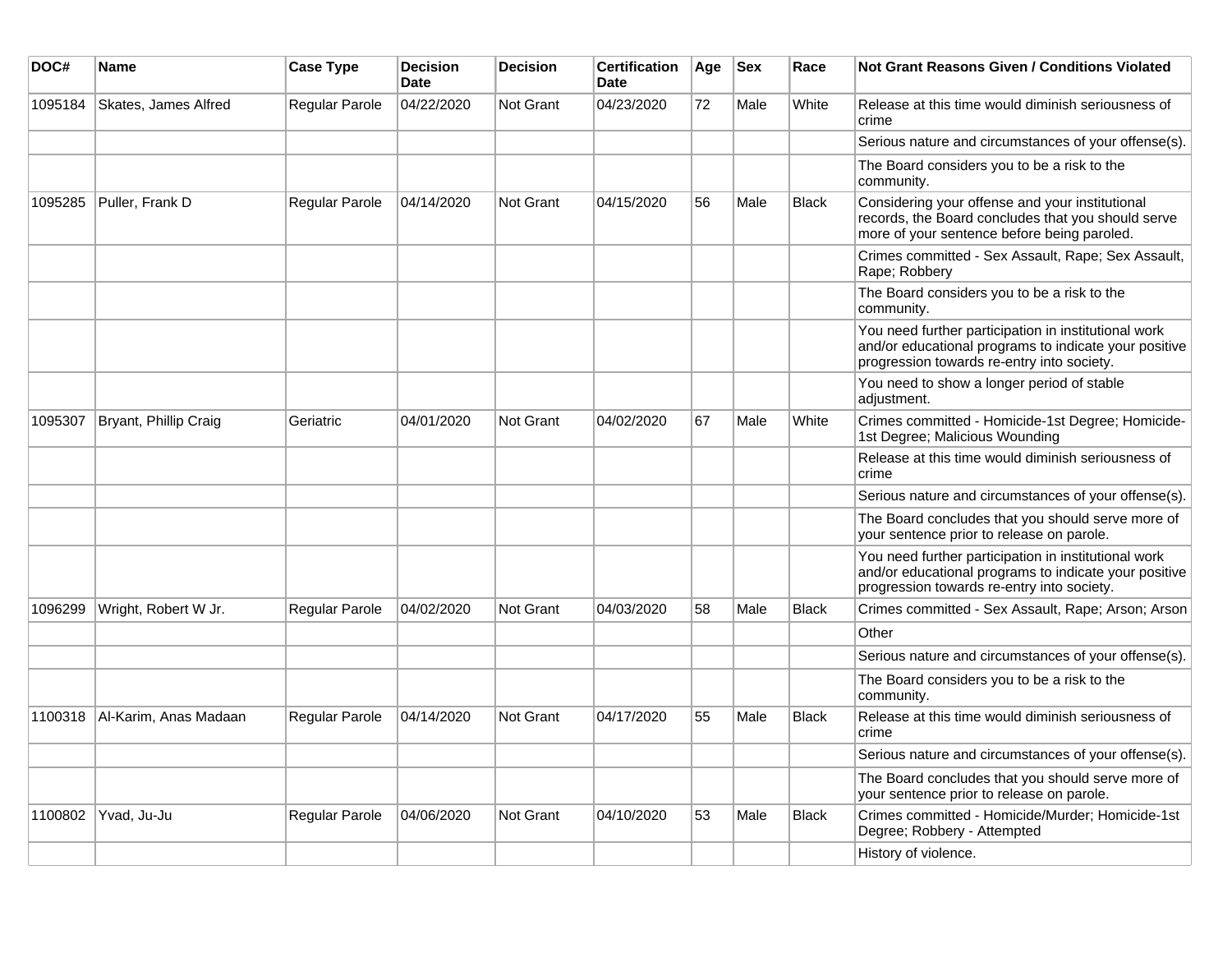| DOC#    | <b>Name</b>              | <b>Case Type</b>    | <b>Decision</b><br><b>Date</b> | <b>Decision</b>  | <b>Certification</b><br><b>Date</b> | Age | <b>Sex</b> | Race                            | <b>Not Grant Reasons Given / Conditions Violated</b>                                                                                                        |
|---------|--------------------------|---------------------|--------------------------------|------------------|-------------------------------------|-----|------------|---------------------------------|-------------------------------------------------------------------------------------------------------------------------------------------------------------|
| 1100802 | Yvad, Ju-Ju              | Regular Parole      | 04/06/2020                     | Not Grant        | 04/10/2020                          | 53  | Male       | <b>Black</b>                    | Poor institutional adjustment (for example,<br>motivation/attitude, unfavorable reports, lack of<br>program involvement, etc.)                              |
|         |                          |                     |                                |                  |                                     |     |            |                                 | Release at this time would diminish seriousness of<br>crime                                                                                                 |
|         |                          |                     |                                |                  |                                     |     |            |                                 | Serious nature and circumstances of your offense(s).                                                                                                        |
|         |                          |                     |                                |                  |                                     |     |            |                                 | Your record of institutional infractions indicates a<br>disregard for rules and that you are not ready to<br>conform to society.                            |
| 1101522 | Berkeley, Stanley Justin | <b>Board Review</b> | 04/23/2020                     | <b>Not Grant</b> | 04/23/2020                          | 61  | Male       | <b>Black</b>                    | Crimes committed - Homicide-1st Degree;<br>Kidnap/Abduct; Sex Assault, Rape                                                                                 |
|         |                          |                     |                                |                  |                                     |     |            |                                 | Release at this time would diminish seriousness of<br>crime                                                                                                 |
|         |                          |                     |                                |                  |                                     |     |            |                                 | Serious nature and circumstances of your offense(s).                                                                                                        |
| 1101740 | Porter, Willie Junior    | Regular Parole      | 04/22/2020                     | <b>Not Grant</b> | 04/23/2020                          | 56  | Male       | <b>Black</b>                    | Crimes committed - Homicide/Murder; Sex Asslt-<br>Sodomy-Boy; Unlawful Wound/Bodily Injury                                                                  |
|         |                          |                     |                                |                  |                                     |     |            |                                 | Extensive criminal record                                                                                                                                   |
|         |                          |                     |                                |                  |                                     |     |            |                                 | History of violence.                                                                                                                                        |
|         |                          |                     |                                |                  |                                     |     |            |                                 | Serious nature and circumstances of your offense(s).                                                                                                        |
|         |                          |                     |                                |                  |                                     |     |            |                                 | The Board considers you to be a risk to the<br>community.                                                                                                   |
| 1102404 | Droog, Gerald Teunis     | Regular Parole      | 04/14/2020                     | <b>Not Grant</b> | 04/15/2020                          | 69  | Male       | White                           | Crimes committed - Aggravated Sexual Battery;<br>Aggravated Sexual Battery; Aggravated Sexual<br><b>Battery</b>                                             |
|         |                          |                     |                                |                  |                                     |     |            |                                 | Extensive criminal record                                                                                                                                   |
|         |                          |                     |                                |                  |                                     |     |            |                                 | Serious nature and circumstances of your offense(s).                                                                                                        |
|         |                          |                     |                                |                  |                                     |     |            |                                 | You need further participation in institutional work<br>and/or educational programs to indicate your positive<br>progression towards re-entry into society. |
| 1102741 | Lee, Huy Ngoc            | Regular Parole      | 04/01/2020                     | <b>Not Grant</b> | 04/02/2020                          | 58  | Male       | Asian or<br>Pacific<br>Islander | Crimes committed - Robbery; Robbery; Robbery                                                                                                                |
|         |                          |                     |                                |                  |                                     |     |            |                                 | Release at this time would diminish seriousness of<br>crime                                                                                                 |
|         |                          |                     |                                |                  |                                     |     |            |                                 | Serious nature and circumstances of your offense(s).                                                                                                        |
| 1103412 | Knox, Ronald B           | Regular Parole      | 04/02/2020                     | Not Grant        | 04/03/2020                          | 71  | Male       | White                           | Extensive criminal record                                                                                                                                   |
|         |                          |                     |                                |                  |                                     |     |            |                                 | History of violence.                                                                                                                                        |
|         |                          |                     |                                |                  |                                     |     |            |                                 | Serious nature and circumstances of your offense(s).                                                                                                        |
| 1103731 | Dudas, Sean T            | Regular Parole      | 04/23/2020                     | <b>Not Grant</b> | 04/28/2020                          | 54  | Male       | White                           | No Interest in Parole                                                                                                                                       |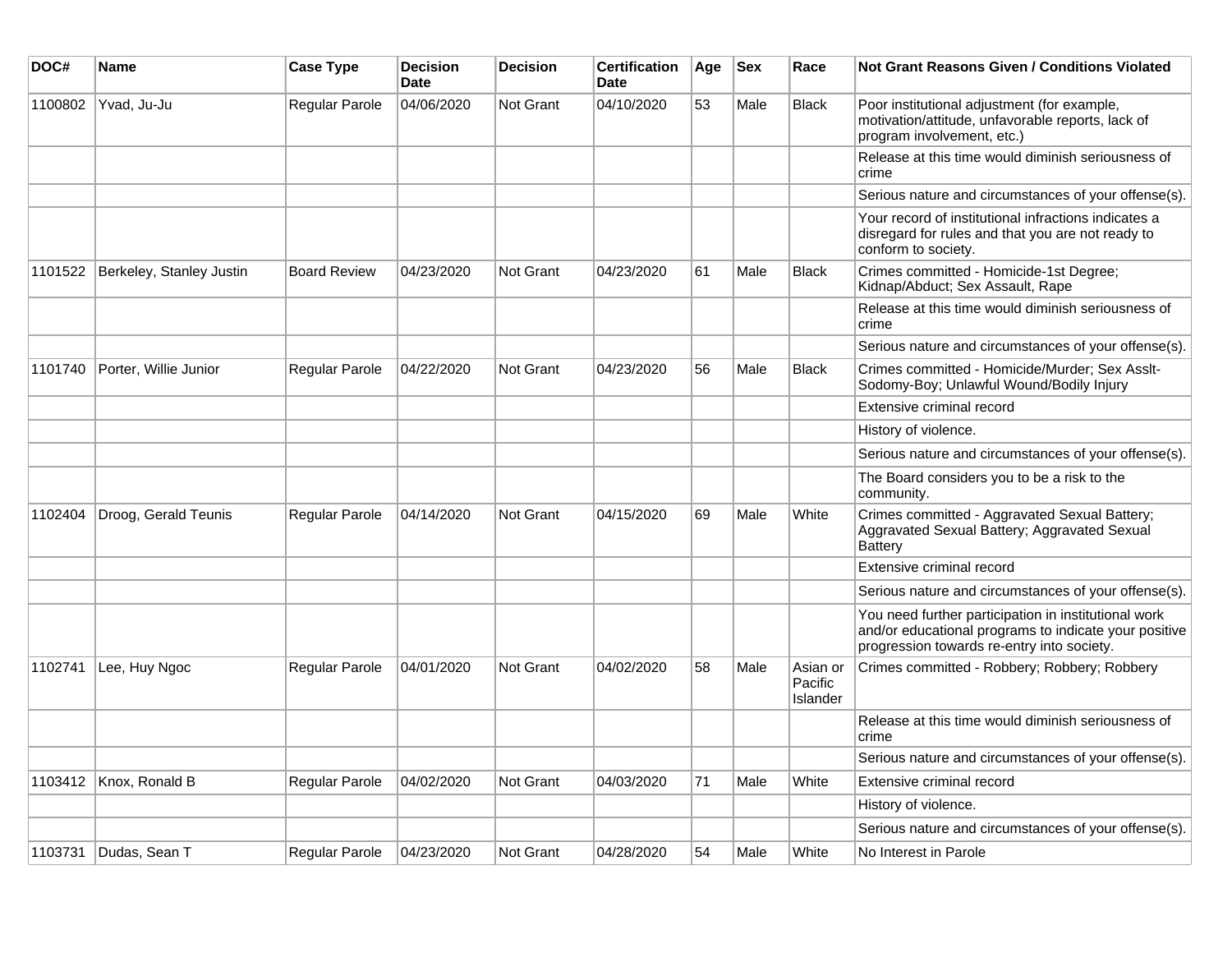| DOC#    | Name                      | <b>Case Type</b>      | <b>Decision</b><br>Date | <b>Decision</b>  | <b>Certification</b><br>Date | Age | Sex  | Race         | <b>Not Grant Reasons Given / Conditions Violated</b>                                                                                                 |
|---------|---------------------------|-----------------------|-------------------------|------------------|------------------------------|-----|------|--------------|------------------------------------------------------------------------------------------------------------------------------------------------------|
| 1104584 | Myrick, Melvin            | Regular Parole        | 04/02/2020              | Not Grant        | 04/03/2020                   | 66  | Male | <b>Black</b> | Crimes committed - Homicide/Murder; Abduct-No<br>Ransom Or Asslt; Abduct-No Ransom Or Asslt                                                          |
|         |                           |                       |                         |                  |                              |     |      |              | Serious nature and circumstances of your offense(s).                                                                                                 |
| 1104706 | Downer, Barry Eugene      | <b>Regular Parole</b> | 04/06/2020              | Not Grant        | 04/08/2020                   | 60  | Male | White        | Serious nature and circumstances of your offense(s).                                                                                                 |
|         |                           |                       |                         |                  |                              |     |      |              | The Board considers you to be a risk to the<br>community.                                                                                            |
|         |                           |                       |                         |                  |                              |     |      |              | You need to show a longer period of stable<br>adjustment.                                                                                            |
| 1106182 | Stacey, James Eric        | Regular Parole        | 03/31/2020              | Not Grant        | 04/01/2020                   | 54  | Male | <b>Black</b> | Considering your offense and your institutional<br>records, the Board concludes that you should serve<br>more of your sentence before being paroled. |
|         |                           |                       |                         |                  |                              |     |      |              | Extensive criminal record                                                                                                                            |
|         |                           |                       |                         |                  |                              |     |      |              | You need to show a longer period of stable<br>adjustment.                                                                                            |
|         |                           |                       |                         |                  |                              |     |      |              | Your record indicates a serious disregard for the<br>property rights of others.                                                                      |
|         |                           |                       |                         |                  |                              |     |      |              | Your record of institutional infractions indicates a<br>disregard for rules and that you are not ready to<br>conform to society.                     |
| 1106801 | Rogers, Edward Jr.        | Geriatric             | 04/02/2020              | Not Grant        | 04/08/2020                   | 66  | Male | <b>Black</b> | No Interest in Parole                                                                                                                                |
| 1110258 | Jones, John Thomas        | Regular Parole        | 04/15/2020              | Not Grant        | 04/17/2020                   | 52  | Male | <b>Black</b> | Release at this time would diminish seriousness of<br>crime                                                                                          |
|         |                           |                       |                         |                  |                              |     |      |              | Serious nature and circumstances of your offense(s).                                                                                                 |
|         |                           |                       |                         |                  |                              |     |      |              | The Board concludes that you should serve more of<br>your sentence prior to release on parole.                                                       |
| 1110902 | Leatherwood, David Abney  | <b>Regular Parole</b> | 04/02/2020              | Not Grant        | 04/03/2020                   | 53  | Male | White        | Crimes committed - Sex Assault, Rape; Aggravated<br>Sexual Battery; Forcible Sodomy                                                                  |
|         |                           |                       |                         |                  |                              |     |      |              | Release at this time would diminish seriousness of<br>crime                                                                                          |
|         |                           |                       |                         |                  |                              |     |      |              | Serious nature and circumstances of your offense(s).                                                                                                 |
| 1111537 | Williams, Jerry F         | Regular Parole        | 04/06/2020              | <b>Not Grant</b> | 04/10/2020                   | 62  | Male | Black        | Crimes committed - Homicide-1st Degree; Malicious<br>Wounding; Breaking And Entering                                                                 |
|         |                           |                       |                         |                  |                              |     |      |              | History of violence.                                                                                                                                 |
|         |                           |                       |                         |                  |                              |     |      |              | Release at this time would diminish seriousness of<br>crime                                                                                          |
|         |                           |                       |                         |                  |                              |     |      |              | Serious nature and circumstances of your offense(s).                                                                                                 |
|         |                           |                       |                         |                  |                              |     |      |              | The Board considers you to be a risk to the<br>community.                                                                                            |
| 1113408 | Yeager, Franklin Mckinley | Regular Parole        | 04/26/2020              | Not Grant        | 04/28/2020                   | 65  | Male | Black        | Crimes committed - Sex Assault, Rape; Sex Assault,<br>Rape; Sex Assault, Rape                                                                        |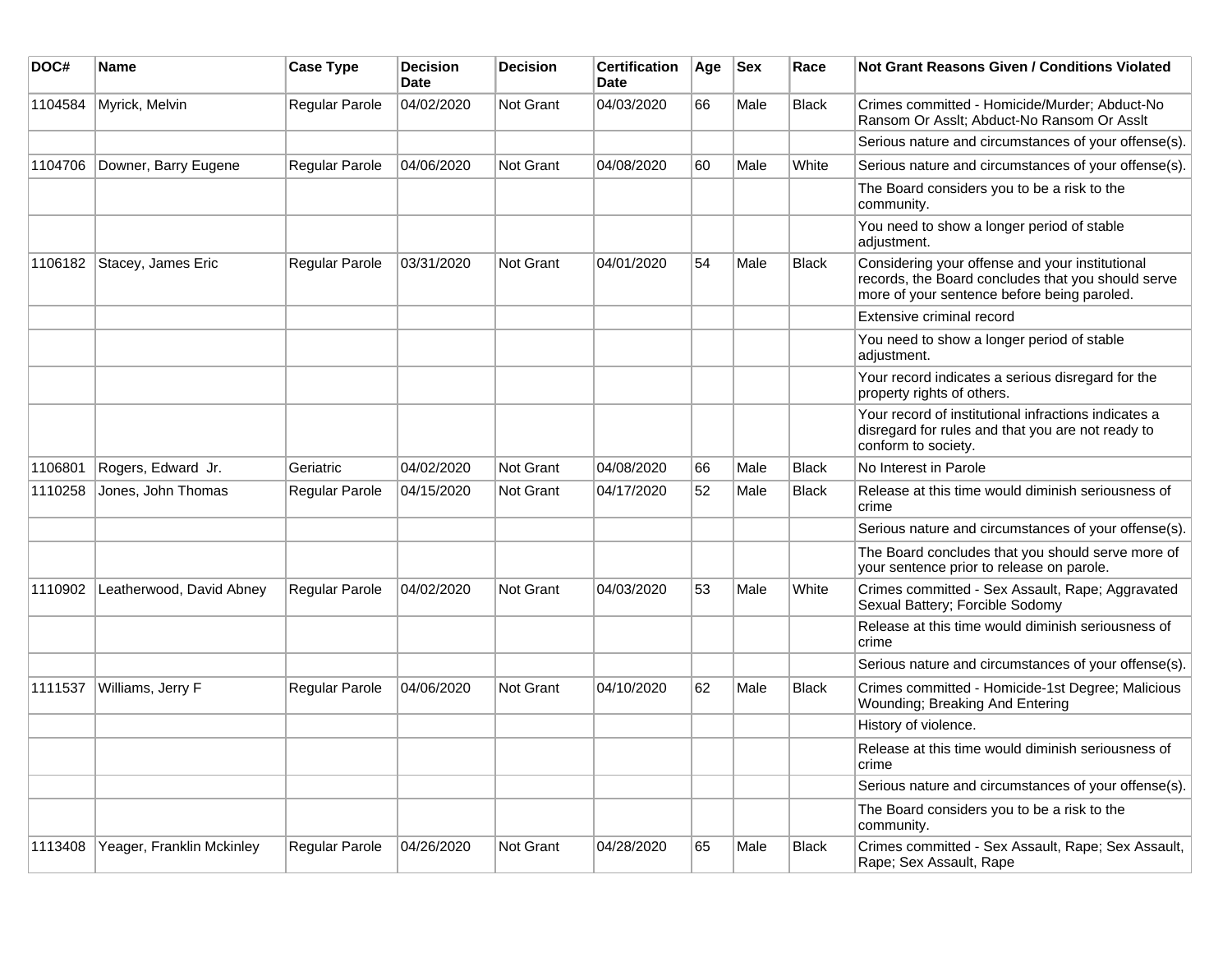| DOC#    | Name                       | <b>Case Type</b>      | <b>Decision</b><br><b>Date</b> | <b>Decision</b> | <b>Certification</b><br><b>Date</b> | Age | <b>Sex</b>   | Race         | <b>Not Grant Reasons Given / Conditions Violated</b>                                                                                                        |
|---------|----------------------------|-----------------------|--------------------------------|-----------------|-------------------------------------|-----|--------------|--------------|-------------------------------------------------------------------------------------------------------------------------------------------------------------|
| 1113408 | Yeager, Franklin Mckinley  | <b>Regular Parole</b> | 04/26/2020                     | Not Grant       | 04/28/2020                          | 65  | Male         | <b>Black</b> | Serious nature and circumstances of your offense(s).                                                                                                        |
|         |                            |                       |                                |                 |                                     |     |              |              | You need further participation in institutional work<br>and/or educational programs to indicate your positive<br>progression towards re-entry into society. |
| 1115481 | Purvis, Robert Lee Jr.     | Regular Parole        | 04/25/2020                     | Not Grant       | 04/28/2020                          | 65  | Male         | <b>Black</b> | Considering your offense and your institutional<br>records, the Board concludes that you should serve<br>more of your sentence before being paroled.        |
|         |                            |                       |                                |                 |                                     |     |              |              | Conviction of a new crime while incarcerated                                                                                                                |
|         |                            |                       |                                |                 |                                     |     |              |              | Extensive criminal record                                                                                                                                   |
|         |                            |                       |                                |                 |                                     |     |              |              | History of violence.                                                                                                                                        |
| 1117227 | Hendrix, Dominic Jesus Jr. | Regular Parole        | 04/13/2020                     | Not Grant       | 04/14/2020                          | 45  | Male         | White        | Crimes committed - Homicide-Capital; Homicide-1st<br>Degree; Homicide-Attempted                                                                             |
|         |                            |                       |                                |                 |                                     |     |              |              | Release at this time would diminish seriousness of<br>crime                                                                                                 |
|         |                            |                       |                                |                 |                                     |     |              |              | Serious nature and circumstances of your offense(s).                                                                                                        |
| 1117673 | Evans, Samuel Lee          | Regular Parole        | 04/24/2020                     | Not Grant       | 04/28/2020                          | 57  | Male         | <b>Black</b> | Considering your offense and your institutional<br>records, the Board concludes that you should serve<br>more of your sentence before being paroled.        |
|         |                            |                       |                                |                 |                                     |     |              |              | Extensive criminal record                                                                                                                                   |
|         |                            |                       |                                |                 |                                     |     |              |              | Release at this time would diminish seriousness of<br>crime                                                                                                 |
|         |                            |                       |                                |                 |                                     |     |              |              | Serious nature and circumstances of your offense(s).                                                                                                        |
| 1118577 | Holsinger, Denise Rayne    | Regular Parole        | 04/20/2020                     | Not Grant       | 04/21/2020                          | 55  | Female White |              | Crimes committed - Homicide-1st Degree; Homicide-<br>1st Degree; Homicide-1st Degree                                                                        |
|         |                            |                       |                                |                 |                                     |     |              |              | Release at this time would diminish seriousness of<br>crime                                                                                                 |
|         |                            |                       |                                |                 |                                     |     |              |              | Serious nature and circumstances of your offense(s).                                                                                                        |
|         |                            |                       |                                |                 |                                     |     |              |              | The Board concludes that you should serve more of<br>your sentence prior to release on parole.                                                              |
| 1125731 | Shaver, Alan Lee           | Regular Parole        | 04/16/2020                     | Not Grant       | 04/17/2020                          | 55  | Male         | White        | Crimes committed - Assault: (Misdemeanor); Assault<br>& Battery - Family Member; Assault & Battery -<br><b>Family Member</b>                                |
|         |                            |                       |                                |                 |                                     |     |              |              | Release at this time would diminish seriousness of<br>crime                                                                                                 |
|         |                            |                       |                                |                 |                                     |     |              |              | Serious nature and circumstances of your offense(s).                                                                                                        |
| 1126883 | Grimsley, Barry Dale       | Geriatric             | 04/24/2020                     | Not Grant       | 04/28/2020                          | 61  | Male         | White        | Extensive criminal record                                                                                                                                   |
|         |                            |                       |                                |                 |                                     |     |              |              | Release at this time would diminish seriousness of<br>crime                                                                                                 |
|         |                            |                       |                                |                 |                                     |     |              |              | Serious nature and circumstances of your offense(s).                                                                                                        |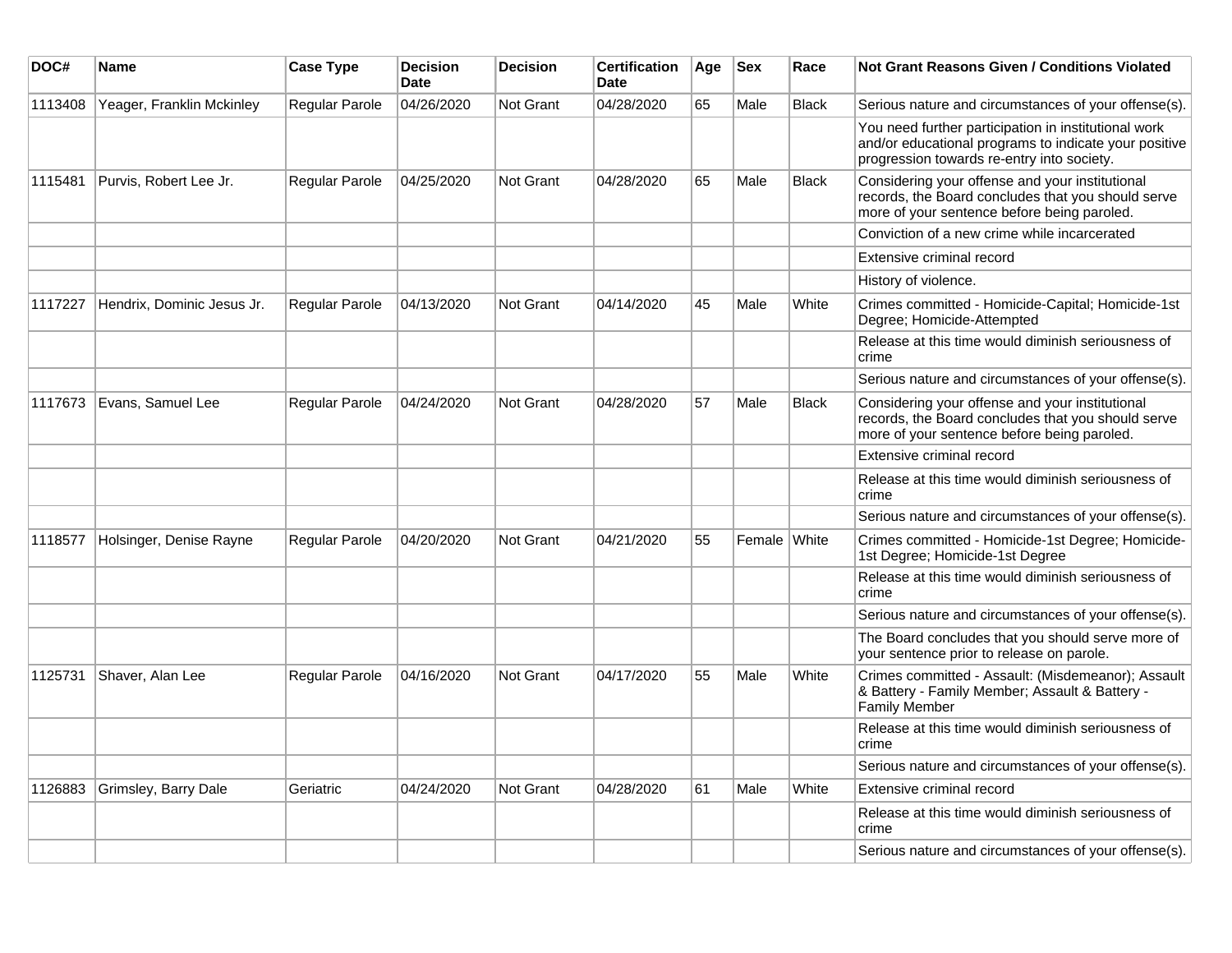| DOC#    | <b>Name</b>            | <b>Case Type</b>      | <b>Decision</b><br><b>Date</b> | <b>Decision</b> | <b>Certification</b><br>Date | Age | <b>Sex</b> | Race         | <b>Not Grant Reasons Given / Conditions Violated</b>                                                                                                        |
|---------|------------------------|-----------------------|--------------------------------|-----------------|------------------------------|-----|------------|--------------|-------------------------------------------------------------------------------------------------------------------------------------------------------------|
| 1126883 | Grimsley, Barry Dale   | Geriatric             | 04/24/2020                     | Not Grant       | 04/28/2020                   | 61  | Male       | White        | Your prior failure(s) and/or convictions while under<br>community supervision indicate that you are unlikely<br>to comply with conditions of release.       |
| 1127395 | Martin, Carlish Junior | Geriatric             | 04/22/2020                     | Not Grant       | 04/23/2020                   | 64  | Male       | <b>Black</b> | Crimes committed - Robbery; Robbery - Attempted;<br><b>Malicious Wounding</b>                                                                               |
|         |                        |                       |                                |                 |                              |     |            |              | Extensive criminal record                                                                                                                                   |
|         |                        |                       |                                |                 |                              |     |            |              | Serious nature and circumstances of your offense(s).                                                                                                        |
|         |                        |                       |                                |                 |                              |     |            |              | Your prior failure(s) and/or convictions while under<br>community supervision indicate that you are unlikely<br>to comply with conditions of release.       |
| 1130109 | Cobbs, Ronald Anthony  | <b>Regular Parole</b> | 04/15/2020                     | Not Grant       | 04/17/2020                   | 53  | Male       | <b>Black</b> | Extensive criminal record                                                                                                                                   |
|         |                        |                       |                                |                 |                              |     |            |              | You need further participation in institutional work<br>and/or educational programs to indicate your positive<br>progression towards re-entry into society. |
|         |                        |                       |                                |                 |                              |     |            |              | Your prior failure(s) and/or convictions while under<br>community supervision indicate that you are unlikely<br>to comply with conditions of release.       |
| 1130444 | Carter, David Lee      | Regular Parole        | 04/23/2020                     | Not Grant       | 04/28/2020                   | 65  | Male       | <b>Black</b> | No Interest in Parole                                                                                                                                       |
| 1130490 | Byron, Willie Jr.      | Regular Parole        | 04/22/2020                     | Not Grant       | 04/23/2020                   | 53  | Male       | <b>Black</b> | Considering your offense and your institutional<br>records, the Board concludes that you should serve<br>more of your sentence before being paroled.        |
|         |                        |                       |                                |                 |                              |     |            |              | Conviction of a new crime while incarcerated                                                                                                                |
|         |                        |                       |                                |                 |                              |     |            |              | Your prior failure(s) and/or convictions while under<br>community supervision indicate that you are unlikely<br>to comply with conditions of release.       |
| 1130672 | Philpot, Johnnie       | Regular Parole        | 04/18/2020                     | Not Grant       | 04/21/2020                   | 54  | Male       | <b>Black</b> | Crimes committed - Sex Assault, Rape; Sex Assault,<br>Rape; Aggravated Sexual Battery                                                                       |
|         |                        |                       |                                |                 |                              |     |            |              | Extensive criminal record                                                                                                                                   |
|         |                        |                       |                                |                 |                              |     |            |              | Release at this time would diminish seriousness of<br>crime                                                                                                 |
|         |                        |                       |                                |                 |                              |     |            |              | Serious nature and circumstances of your offense(s).                                                                                                        |
|         |                        |                       |                                |                 |                              |     |            |              | The Board concludes that you should serve more of<br>your sentence prior to release on parole.                                                              |
| 1131021 | Hanks, Jeffrey Dean    | Geriatric             | 04/19/2020                     | Not Grant       | 04/21/2020                   | 61  | Male       | White        | Crimes committed - Forcible Sodomy; Forcible<br>Sodomy; Evade Or Elude Arrest/Capture                                                                       |
|         |                        |                       |                                |                 |                              |     |            |              | Extensive criminal record                                                                                                                                   |
|         |                        |                       |                                |                 |                              |     |            |              | Release at this time would diminish seriousness of<br>crime                                                                                                 |
| 1131680 | Hensley, Brian Keith   | Regular Parole        | 04/26/2020                     | Not Grant       | 04/28/2020                   | 58  | Male       | <b>Black</b> | Crimes committed - Kidnap/Abduct; Sex Assault,<br>Rape; Forcible Sodomy                                                                                     |
|         |                        |                       |                                |                 |                              |     |            |              | History of violence.                                                                                                                                        |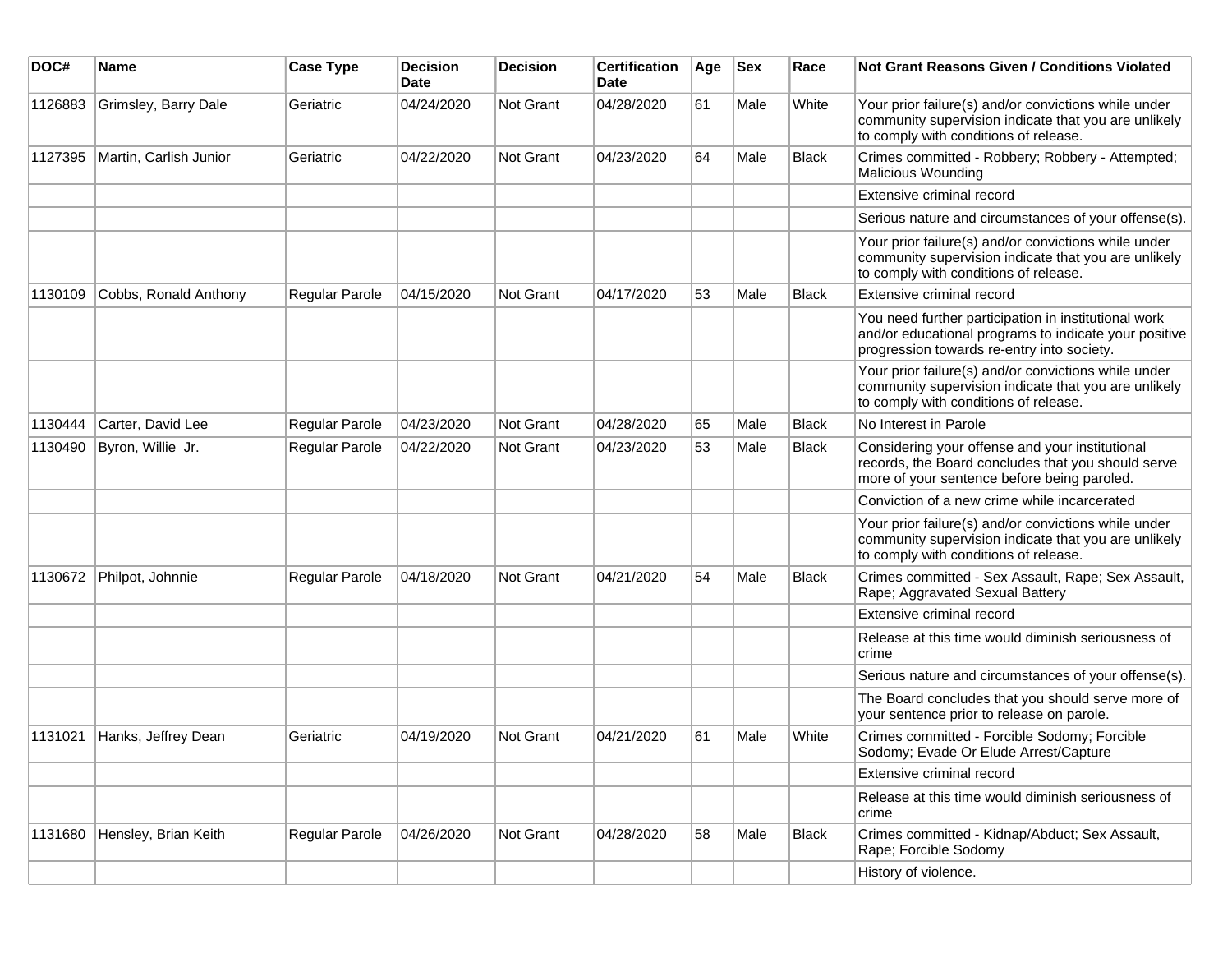| DOC#    | Name                     | <b>Case Type</b> | <b>Decision</b><br><b>Date</b> | <b>Decision</b>  | <b>Certification</b><br>Date | Age | <b>Sex</b> | Race         | Not Grant Reasons Given / Conditions Violated                                                                                                               |
|---------|--------------------------|------------------|--------------------------------|------------------|------------------------------|-----|------------|--------------|-------------------------------------------------------------------------------------------------------------------------------------------------------------|
| 1131680 | Hensley, Brian Keith     | Regular Parole   | 04/26/2020                     | Not Grant        | 04/28/2020                   | 58  | Male       | Black        | Release at this time would diminish seriousness of<br>crime                                                                                                 |
| 1132205 | Stratton, Antonio Lamont | Regular Parole   | 04/28/2020                     | Not Grant        | 04/30/2020                   | 46  | Male       | <b>Black</b> | Serious nature and circumstances of your offense(s).                                                                                                        |
|         |                          |                  |                                |                  |                              |     |            |              | You need further participation in institutional work<br>and/or educational programs to indicate your positive<br>progression towards re-entry into society. |
|         |                          |                  |                                |                  |                              |     |            |              | You need to show a longer period of stable<br>adjustment.                                                                                                   |
| 1135775 | Farmer, Don Brewster     | Regular Parole   | 04/26/2020                     | Not Grant        | 04/28/2020                   | 61  | Male       | <b>Black</b> | Crimes committed - Murder: 1st Degree; Rape:<br>Intercourse By Force/Threat/Intimidation; Robbery:<br>Residence                                             |
|         |                          |                  |                                |                  |                              |     |            |              | Release at this time would diminish seriousness of<br>crime                                                                                                 |
|         |                          |                  |                                |                  |                              |     |            |              | Serious nature and circumstances of your offense(s).                                                                                                        |
|         |                          |                  |                                |                  |                              |     |            |              | The Board concludes that you should serve more of<br>your sentence prior to release on parole.                                                              |
| 1136782 | Simmons, Ronald Steve    | Regular Parole   | 04/22/2020                     | <b>Not Grant</b> | 04/28/2020                   | 59  | Male       | <b>Black</b> | Considering your offense and your institutional<br>records, the Board concludes that you should serve<br>more of your sentence before being paroled.        |
|         |                          |                  |                                |                  |                              |     |            |              | Serious nature and circumstances of your offense(s).                                                                                                        |
|         |                          |                  |                                |                  |                              |     |            |              | You need further participation in institutional work<br>and/or educational programs to indicate your positive<br>progression towards re-entry into society. |
| 1136806 | Canaday, Ronald Eugene   | Regular Parole   | 04/28/2020                     | Not Grant        | 04/29/2020                   | 62  | Male       | White        | Crimes committed - Sex Assault, Rape; Sex Assault,<br>Rape; Sex Asslt-Sodomy-Woman                                                                          |
|         |                          |                  |                                |                  |                              |     |            |              | Extensive criminal record                                                                                                                                   |
|         |                          |                  |                                |                  |                              |     |            |              | Serious nature and circumstances of your offense(s).                                                                                                        |
|         |                          |                  |                                |                  |                              |     |            |              | Your prior failure(s) and/or convictions while under<br>community supervision indicate that you are unlikely<br>to comply with conditions of release.       |
| 1137696 | Newby, Roosevelt Walter  | Regular Parole   | 04/13/2020                     | <b>Not Grant</b> | 04/14/2020                   | 66  | Male       | <b>Black</b> | Crimes committed - Homicide-1st Degree; Heroin-<br>Possess; Cocaine-Possess                                                                                 |
|         |                          |                  |                                |                  |                              |     |            |              | History of violence.                                                                                                                                        |
|         |                          |                  |                                |                  |                              |     |            |              | Release at this time would diminish seriousness of<br>crime                                                                                                 |
| 1138053 | Rogers, Bruce M          | Regular Parole   | 04/26/2020                     | Not Grant        | 04/28/2020                   | 65  | Male       | White        | Extensive criminal record                                                                                                                                   |
|         |                          |                  |                                |                  |                              |     |            |              | Serious nature and circumstances of your offense(s).                                                                                                        |
|         |                          |                  |                                |                  |                              |     |            |              | The Board considers you to be a risk to the<br>community.                                                                                                   |
| 1138419 | Sunkins, Ronald Lee      | Regular Parole   | 04/08/2020                     | Not Grant        | 04/10/2020                   | 60  | Male       | <b>Black</b> | Release at this time would diminish seriousness of<br>crime                                                                                                 |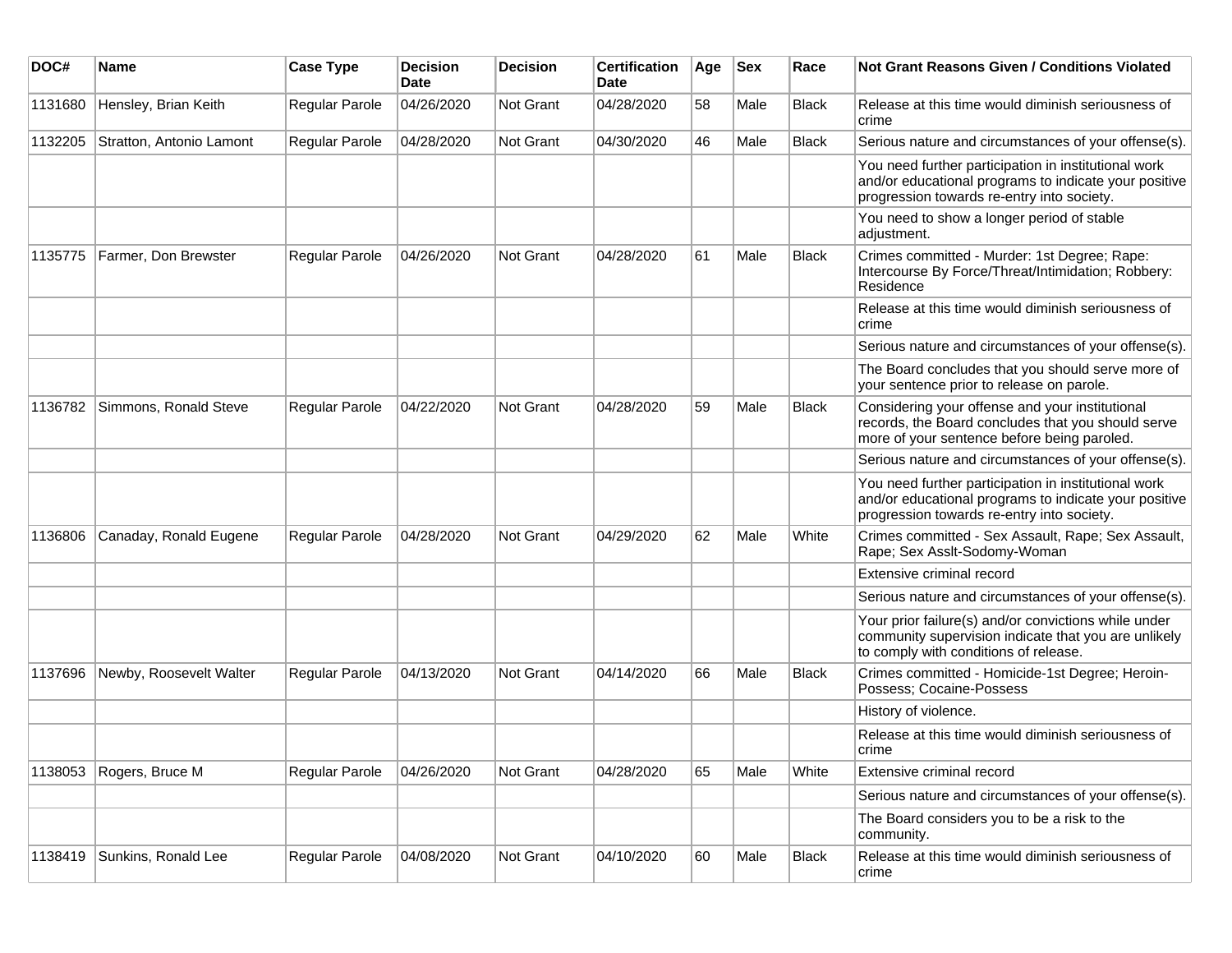| DOC#    | <b>Name</b>             | <b>Case Type</b> | <b>Decision</b><br><b>Date</b> | <b>Decision</b> | <b>Certification</b><br><b>Date</b> | Age | <b>Sex</b> | Race         | <b>Not Grant Reasons Given / Conditions Violated</b>                                                                                                        |
|---------|-------------------------|------------------|--------------------------------|-----------------|-------------------------------------|-----|------------|--------------|-------------------------------------------------------------------------------------------------------------------------------------------------------------|
| 1138419 | Sunkins, Ronald Lee     | Regular Parole   | 04/08/2020                     | Not Grant       | 04/10/2020                          | 60  | Male       | <b>Black</b> | Serious nature and circumstances of your offense(s).                                                                                                        |
|         |                         |                  |                                |                 |                                     |     |            |              | Your prior failure(s) and/or convictions while under<br>community supervision indicate that you are unlikely<br>to comply with conditions of release.       |
| 1141273 | Thacker, Daniel Lee     | Regular Parole   | 04/28/2020                     | Not Grant       | 04/30/2020                          | 58  | Male       | White        | History of violence.                                                                                                                                        |
|         |                         |                  |                                |                 |                                     |     |            |              | Release at this time would diminish seriousness of<br>crime                                                                                                 |
|         |                         |                  |                                |                 |                                     |     |            |              | Serious nature and circumstances of your offense(s).                                                                                                        |
|         |                         |                  |                                |                 |                                     |     |            |              | The Board considers you to be a risk to the<br>community.                                                                                                   |
| 1143969 | Bell, Gregory Lionel    | Regular Parole   | 04/22/2020                     | Not Grant       | 04/28/2020                          | 64  | Male       | <b>Black</b> | Crimes committed - Homicide-1st Degree                                                                                                                      |
|         |                         |                  |                                |                 |                                     |     |            |              | History of violence.                                                                                                                                        |
|         |                         |                  |                                |                 |                                     |     |            |              | Release at this time would diminish seriousness of<br>crime                                                                                                 |
|         |                         |                  |                                |                 |                                     |     |            |              | Serious nature and circumstances of your offense(s).                                                                                                        |
|         |                         |                  |                                |                 |                                     |     |            |              | The Board concludes that you should serve more of<br>your sentence prior to release on parole.                                                              |
|         |                         |                  |                                |                 |                                     |     |            |              | Your prior failure(s) and/or convictions while under<br>community supervision indicate that you are unlikely<br>to comply with conditions of release.       |
| 1145974 | Hickman, Rickey Anthony | Regular Parole   | 04/02/2020                     | Not Grant       | 04/03/2020                          | 65  | Male       | <b>Black</b> | Crimes committed - Malicious Wounding; Statutory<br>Burglary; Larc-Petty                                                                                    |
|         |                         |                  |                                |                 |                                     |     |            |              | Extensive criminal record                                                                                                                                   |
|         |                         |                  |                                |                 |                                     |     |            |              | Your prior failure(s) and/or convictions while under<br>community supervision indicate that you are unlikely<br>to comply with conditions of release.       |
| 1146683 | White, Edward Charles   | Geriatric        | 04/06/2020                     | Not Grant       | 04/10/2020                          | 66  | Male       | <b>Black</b> | Considering your offense and your institutional<br>records, the Board concludes that you should serve<br>more of your sentence before being paroled.        |
|         |                         |                  |                                |                 |                                     |     |            |              | Serious nature and circumstances of your offense(s).                                                                                                        |
|         |                         |                  |                                |                 |                                     |     |            |              | The Board considers you to be a risk to the<br>community.                                                                                                   |
|         |                         |                  |                                |                 |                                     |     |            |              | You need further participation in institutional work<br>and/or educational programs to indicate your positive<br>progression towards re-entry into society. |
| 1147184 | Stanton, Anthony        | Regular Parole   | 04/28/2020                     | Not Grant       | 04/29/2020                          | 61  | Male       | <b>Black</b> | Crimes committed - Sex Assault, Rape; Forcible<br>Sodomy; Burglary                                                                                          |
|         |                         |                  |                                |                 |                                     |     |            |              | Release at this time would diminish seriousness of<br>crime                                                                                                 |
|         |                         |                  |                                |                 |                                     |     |            |              | Serious nature and circumstances of your offense(s).                                                                                                        |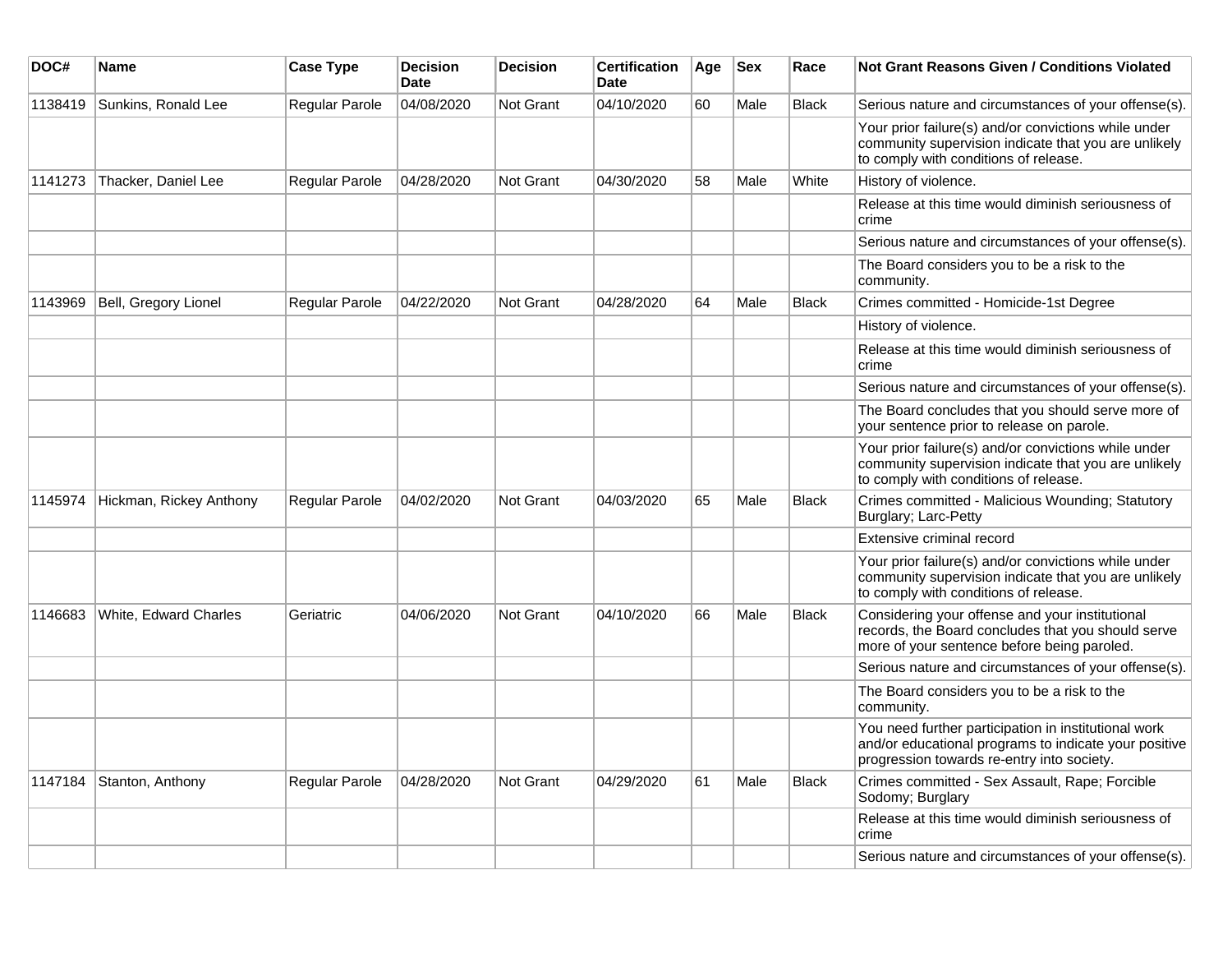| DOC#    | Name                       | <b>Case Type</b> | <b>Decision</b><br><b>Date</b> | <b>Decision</b> | Certification<br><b>Date</b> | Age | <b>Sex</b> | Race         | Not Grant Reasons Given / Conditions Violated                                                                                                               |
|---------|----------------------------|------------------|--------------------------------|-----------------|------------------------------|-----|------------|--------------|-------------------------------------------------------------------------------------------------------------------------------------------------------------|
| 1147184 | Stanton, Anthony           | Regular Parole   | 04/28/2020                     | Not Grant       | 04/29/2020                   | 61  | Male       | Black        | You need further participation in institutional work<br>and/or educational programs to indicate your positive<br>progression towards re-entry into society. |
| 1147519 | Rogers, Isaiach Delano Jr. | Geriatric        | 04/13/2020                     | Not Grant       | 04/17/2020                   | 65  | Male       | <b>Black</b> | Crimes committed - Kidnap/Abduct; Kidnap/Abduct;<br>Kidnap/Abduct                                                                                           |
|         |                            |                  |                                |                 |                              |     |            |              | Extensive criminal record                                                                                                                                   |
|         |                            |                  |                                |                 |                              |     |            |              | History of violence.                                                                                                                                        |
|         |                            |                  |                                |                 |                              |     |            |              | Serious nature and circumstances of your offense(s).                                                                                                        |
|         |                            |                  |                                |                 |                              |     |            |              | You need further participation in institutional work<br>and/or educational programs to indicate your positive<br>progression towards re-entry into society. |
| 1147605 | Lawrence, Jeffrey T        | Regular Parole   | 04/10/2020                     | Not Grant       | 04/14/2020                   | 64  | Male       | White        | Crimes committed - Abduct-No Ransom Or Asslt;<br>Abduct-No Ransom Or Asslt; Abduct-No Ransom Or<br>Asslt                                                    |
|         |                            |                  |                                |                 |                              |     |            |              | Serious nature and circumstances of your offense(s).                                                                                                        |
|         |                            |                  |                                |                 |                              |     |            |              | The Board considers you to be a risk to the<br>community.                                                                                                   |
| 1151467 | Carden, Nicholas Everett   | Regular Parole   | 04/22/2020                     | Not Grant       | 04/28/2020                   | 65  | Male       | White        | Crimes committed - Sex Assault, Rape; Indecent<br>Liberties; Indecent Liberties                                                                             |
|         |                            |                  |                                |                 |                              |     |            |              | Extensive criminal record                                                                                                                                   |
|         |                            |                  |                                |                 |                              |     |            |              | Release at this time would diminish seriousness of<br>crime                                                                                                 |
|         |                            |                  |                                |                 |                              |     |            |              | The Board considers you to be a risk to the<br>community.                                                                                                   |
| 1151941 | Wallace, Lewis Jr.         | Geriatric        | 04/13/2020                     | Not Grant       | 04/15/2020                   | 60  | Male       | <b>Black</b> | Crimes committed - Homicide-1st Degree; Homicide-<br>1st Degree; Robbery                                                                                    |
|         |                            |                  |                                |                 |                              |     |            |              | History of violence.                                                                                                                                        |
|         |                            |                  |                                |                 |                              |     |            |              | Release at this time would diminish seriousness of<br>crime                                                                                                 |
|         |                            |                  |                                |                 |                              |     |            |              | Serious nature and circumstances of your offense(s).                                                                                                        |
| 1154977 | Himes, Vincent Lee         | Regular Parole   | 04/01/2020                     | Not Grant       | 04/02/2020                   | 50  | Male       | White        | Conviction of a new crime while incarcerated                                                                                                                |
|         |                            |                  |                                |                 |                              |     |            |              | Extensive criminal record                                                                                                                                   |
|         |                            |                  |                                |                 |                              |     |            |              | The Board concludes that you should serve more of<br>your sentence prior to release on parole.                                                              |
|         |                            |                  |                                |                 |                              |     |            |              | You need to show a longer period of stable<br>adjustment.                                                                                                   |
| 1154997 | Akers, Richard Bradley     | Regular Parole   | 04/04/2020                     | Not Grant       | 04/08/2020                   | 60  | Male       | White        | Crimes committed - Homicide-1st Degree; Kidnap -<br>Attempted                                                                                               |
|         |                            |                  |                                |                 |                              |     |            |              | History of violence.                                                                                                                                        |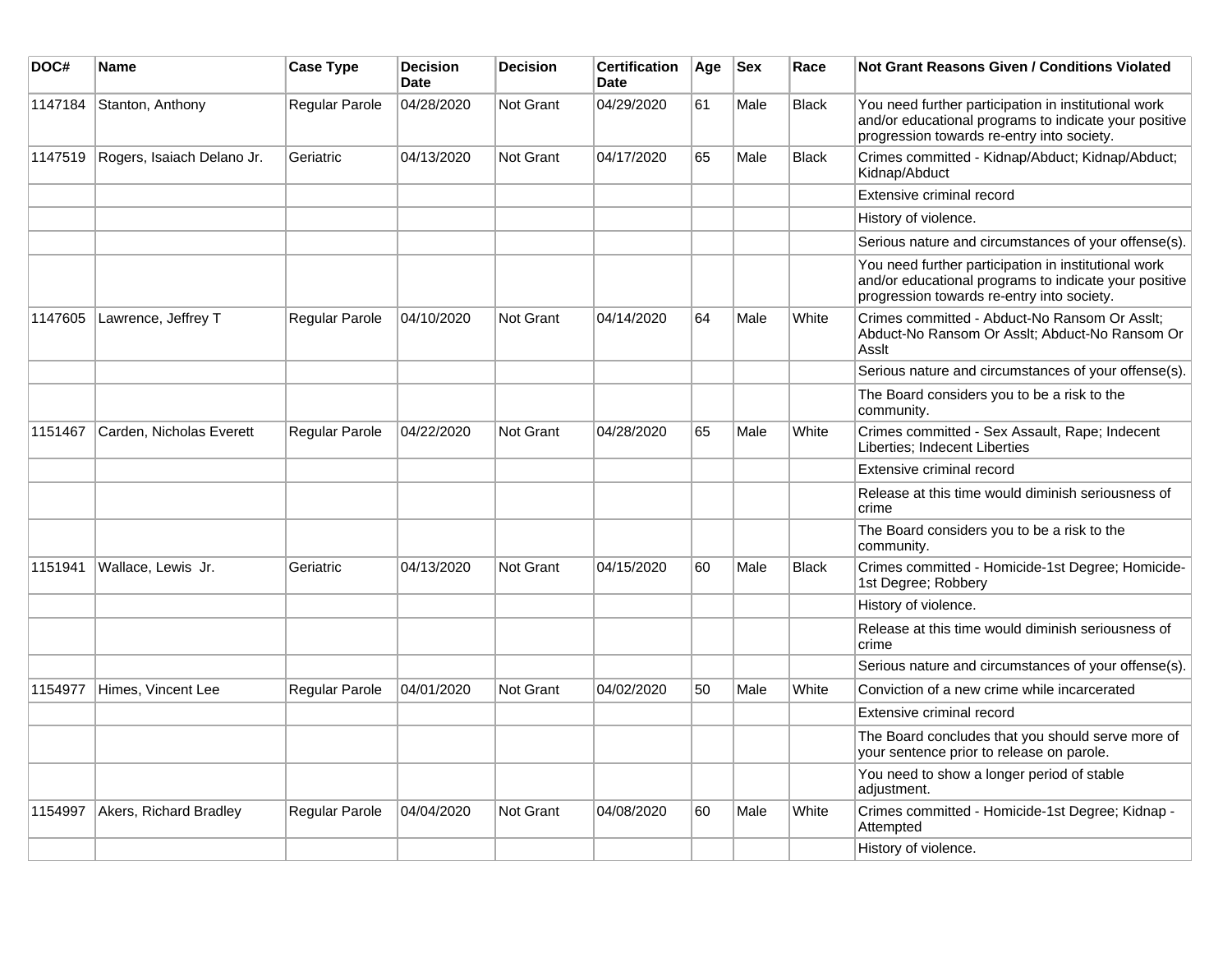| DOC#    | <b>Name</b>             | <b>Case Type</b>      | <b>Decision</b><br>Date | <b>Decision</b>  | <b>Certification</b><br>Date | Age | <b>Sex</b>   | Race         | <b>Not Grant Reasons Given / Conditions Violated</b>                                                                                                  |
|---------|-------------------------|-----------------------|-------------------------|------------------|------------------------------|-----|--------------|--------------|-------------------------------------------------------------------------------------------------------------------------------------------------------|
| 1154997 | Akers, Richard Bradley  | <b>Regular Parole</b> | 04/04/2020              | <b>Not Grant</b> | 04/08/2020                   | 60  | Male         | White        | Release at this time would diminish seriousness of<br>crime                                                                                           |
|         |                         |                       |                         |                  |                              |     |              |              | Serious nature and circumstances of your offense(s).                                                                                                  |
| 1156083 | Missett, Michael        | Geriatric             | 04/23/2020              | <b>Not Grant</b> | 04/28/2020                   | 62  | Male         | White        | Crimes committed - Sodomy                                                                                                                             |
|         |                         |                       |                         |                  |                              |     |              |              | Release at this time would diminish seriousness of<br>crime                                                                                           |
|         |                         |                       |                         |                  |                              |     |              |              | Serious nature and circumstances of your offense(s).                                                                                                  |
| 1158517 | Bazemore, Eric J        | Regular Parole        | 04/21/2020              | <b>Not Grant</b> | 04/22/2020                   | 48  | Male         | <b>Black</b> | Crimes committed - Homicide-Attempted; Sex<br>Assault, Rape; Robbery                                                                                  |
|         |                         |                       |                         |                  |                              |     |              |              | Extensive criminal record                                                                                                                             |
|         |                         |                       |                         |                  |                              |     |              |              | The Board concludes that you should serve more of<br>your sentence prior to release on parole.                                                        |
|         |                         |                       |                         |                  |                              |     |              |              | Your prior failure(s) and/or convictions while under<br>community supervision indicate that you are unlikely<br>to comply with conditions of release. |
| 1159276 | Floyd, Percy            | Regular Parole        | 04/03/2020              | <b>Not Grant</b> | 04/08/2020                   | 68  | Male         | <b>Black</b> | Crimes committed - Homicide-1st Degree                                                                                                                |
|         |                         |                       |                         |                  |                              |     |              |              | Release at this time would diminish seriousness of<br>crime                                                                                           |
|         |                         |                       |                         |                  |                              |     |              |              | Serious nature and circumstances of your offense(s).                                                                                                  |
| 1159584 | Archie, Barbara Jo      | <b>Regular Parole</b> | 04/28/2020              | <b>Not Grant</b> | 04/29/2020                   | 54  | Female White |              | Crimes committed - Homicide-1st Degree                                                                                                                |
|         |                         |                       |                         |                  |                              |     |              |              | Serious nature and circumstances of your offense(s).                                                                                                  |
|         |                         |                       |                         |                  |                              |     |              |              | The Board concludes that you should serve more of<br>your sentence prior to release on parole.                                                        |
| 1163437 | Heaberlin, Milton Ellis | <b>Regular Parole</b> | 04/02/2020              | <b>Not Grant</b> | 04/03/2020                   | 51  | Male         | White        | Crimes committed - Forcible Sodomy; Forcible<br>Sodomy; Forcible Sodomy                                                                               |
|         |                         |                       |                         |                  |                              |     |              |              | Release at this time would diminish seriousness of<br>crime                                                                                           |
|         |                         |                       |                         |                  |                              |     |              |              | Serious nature and circumstances of your offense(s).                                                                                                  |
|         |                         |                       |                         |                  |                              |     |              |              | The Board considers you to be a risk to the<br>community.                                                                                             |
| 1163873 | Julian, William Tony    | <b>Regular Parole</b> | 04/28/2020              | <b>Not Grant</b> | 04/29/2020                   | 70  | Male         | White        | Crimes committed - Homicide/Murder; Homicide-<br>Attempted; Kidnap/Abduct                                                                             |
|         |                         |                       |                         |                  |                              |     |              |              | Extensive criminal record                                                                                                                             |
|         |                         |                       |                         |                  |                              |     |              |              | History of violence.                                                                                                                                  |
|         |                         |                       |                         |                  |                              |     |              |              | Release at this time would diminish seriousness of<br>crime                                                                                           |
| 1164436 | Goode, Richard B        | Regular Parole        | 03/31/2020              | <b>Not Grant</b> | 04/01/2020                   | 47  | Male         | <b>Black</b> | Considering your offense and your institutional<br>records, the Board concludes that you should serve<br>more of your sentence before being paroled.  |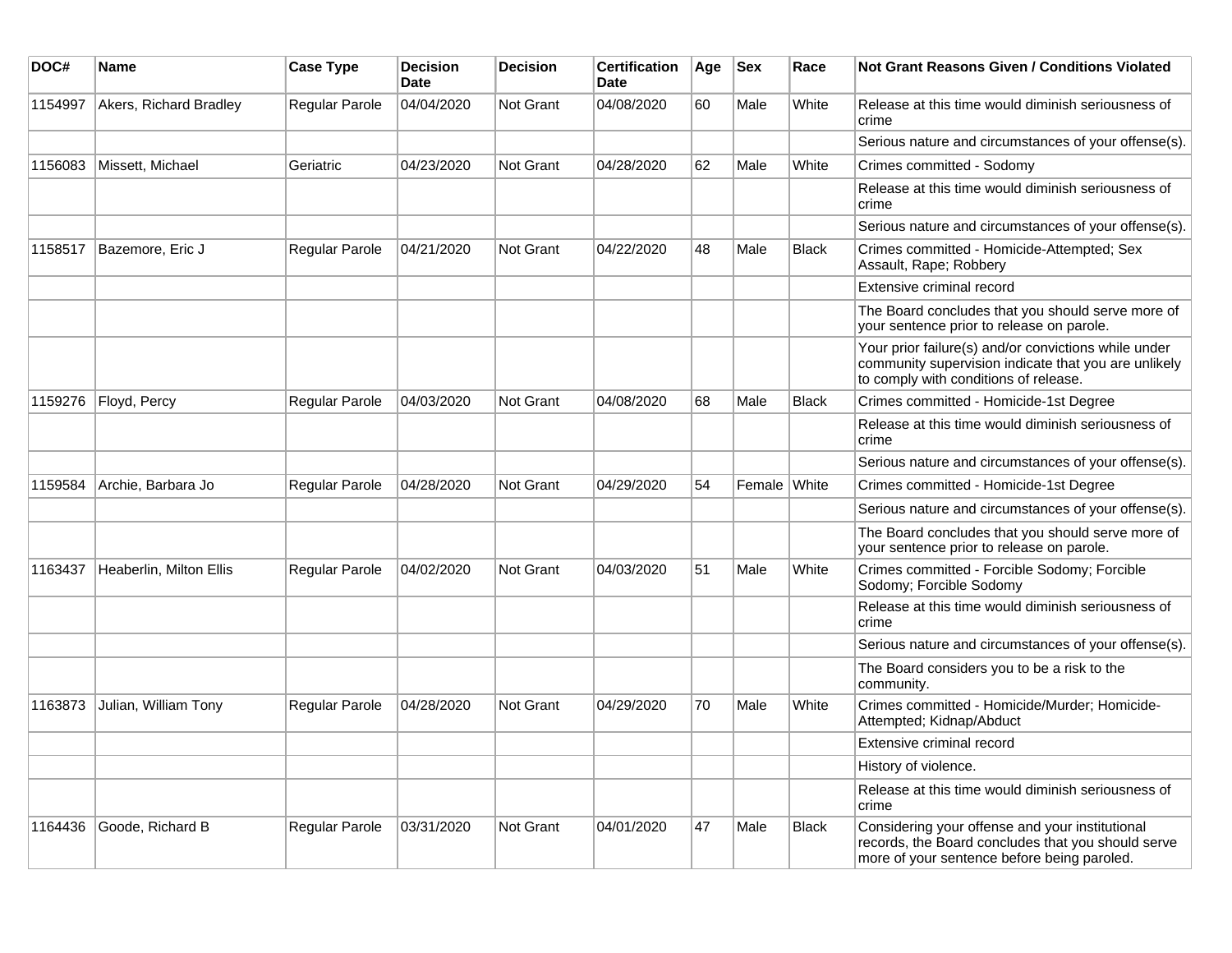| DOC#    | Name                    | <b>Case Type</b>      | <b>Decision</b><br><b>Date</b> | <b>Decision</b>  | <b>Certification</b><br>Date | Age | <b>Sex</b> | Race         | <b>Not Grant Reasons Given / Conditions Violated</b>                                                                                                        |
|---------|-------------------------|-----------------------|--------------------------------|------------------|------------------------------|-----|------------|--------------|-------------------------------------------------------------------------------------------------------------------------------------------------------------|
| 1164436 | Goode, Richard B        | Regular Parole        | 03/31/2020                     | Not Grant        | 04/01/2020                   | 47  | Male       | <b>Black</b> | Poor institutional adjustment (for example,<br>motivation/attitude, unfavorable reports, lack of<br>program involvement, etc.)                              |
|         |                         |                       |                                |                  |                              |     |            |              | The Board considers you to be a risk to the<br>community.                                                                                                   |
|         |                         |                       |                                |                  |                              |     |            |              | You need to show a longer period of stable<br>adjustment.                                                                                                   |
|         |                         |                       |                                |                  |                              |     |            |              | Your record of institutional infractions indicates a<br>disregard for rules and that you are not ready to<br>conform to society.                            |
| 1165442 | Mason, William Henry    | Regular Parole        | 04/28/2020                     | <b>Not Grant</b> | 04/30/2020                   | 63  | Male       | <b>Black</b> | Extensive criminal record                                                                                                                                   |
|         |                         |                       |                                |                  |                              |     |            |              | Serious nature and circumstances of your offense(s).                                                                                                        |
|         |                         |                       |                                |                  |                              |     |            |              | Your prior failure(s) and/or convictions while under<br>community supervision indicate that you are unlikely<br>to comply with conditions of release.       |
| 1166094 | Thomas, Donnell Mathew  | <b>Regular Parole</b> | 04/26/2020                     | Not Grant        | 04/28/2020                   | 59  | Male       | <b>Black</b> | Conviction of a new crime while incarcerated                                                                                                                |
|         |                         |                       |                                |                  |                              |     |            |              | Crimes committed - Kidnap/Abduct; Robbery;<br>Robbery                                                                                                       |
|         |                         |                       |                                |                  |                              |     |            |              | Serious nature and circumstances of your offense(s).                                                                                                        |
|         |                         |                       |                                |                  |                              |     |            |              | You need to show a longer period of stable<br>adjustment.                                                                                                   |
| 1166594 | Parham, Raymond Leon    | Regular Parole        | 04/16/2020                     | Not Grant        | 04/17/2020                   | 65  | Male       | <b>Black</b> | No Interest in Parole                                                                                                                                       |
| 1167344 | Ortiz, Jose             | Regular Parole        | 04/20/2020                     | <b>Not Grant</b> | 04/22/2020                   | 56  | Male       | <b>Black</b> | Crimes committed - Robbery - Attempted; Robbery -<br>Attempted; Burglary                                                                                    |
|         |                         |                       |                                |                  |                              |     |            |              | Extensive criminal record                                                                                                                                   |
|         |                         |                       |                                |                  |                              |     |            |              | History of violence.                                                                                                                                        |
|         |                         |                       |                                |                  |                              |     |            |              | Other                                                                                                                                                       |
|         |                         |                       |                                |                  |                              |     |            |              | You need further participation in institutional work<br>and/or educational programs to indicate your positive<br>progression towards re-entry into society. |
| 1169647 | Stewart, Clayton Dorsey | Regular Parole        | 04/26/2020                     | Not Grant        | 04/28/2020                   | 60  | Male       | <b>Black</b> | Considering your offense and your institutional<br>records, the Board concludes that you should serve<br>more of your sentence before being paroled.        |
|         |                         |                       |                                |                  |                              |     |            |              | Serious nature and circumstances of your offense(s).                                                                                                        |
|         |                         |                       |                                |                  |                              |     |            |              | You need further participation in institutional work<br>and/or educational programs to indicate your positive<br>progression towards re-entry into society. |
|         |                         |                       |                                |                  |                              |     |            |              | You need to show a longer period of stable<br>adjustment.                                                                                                   |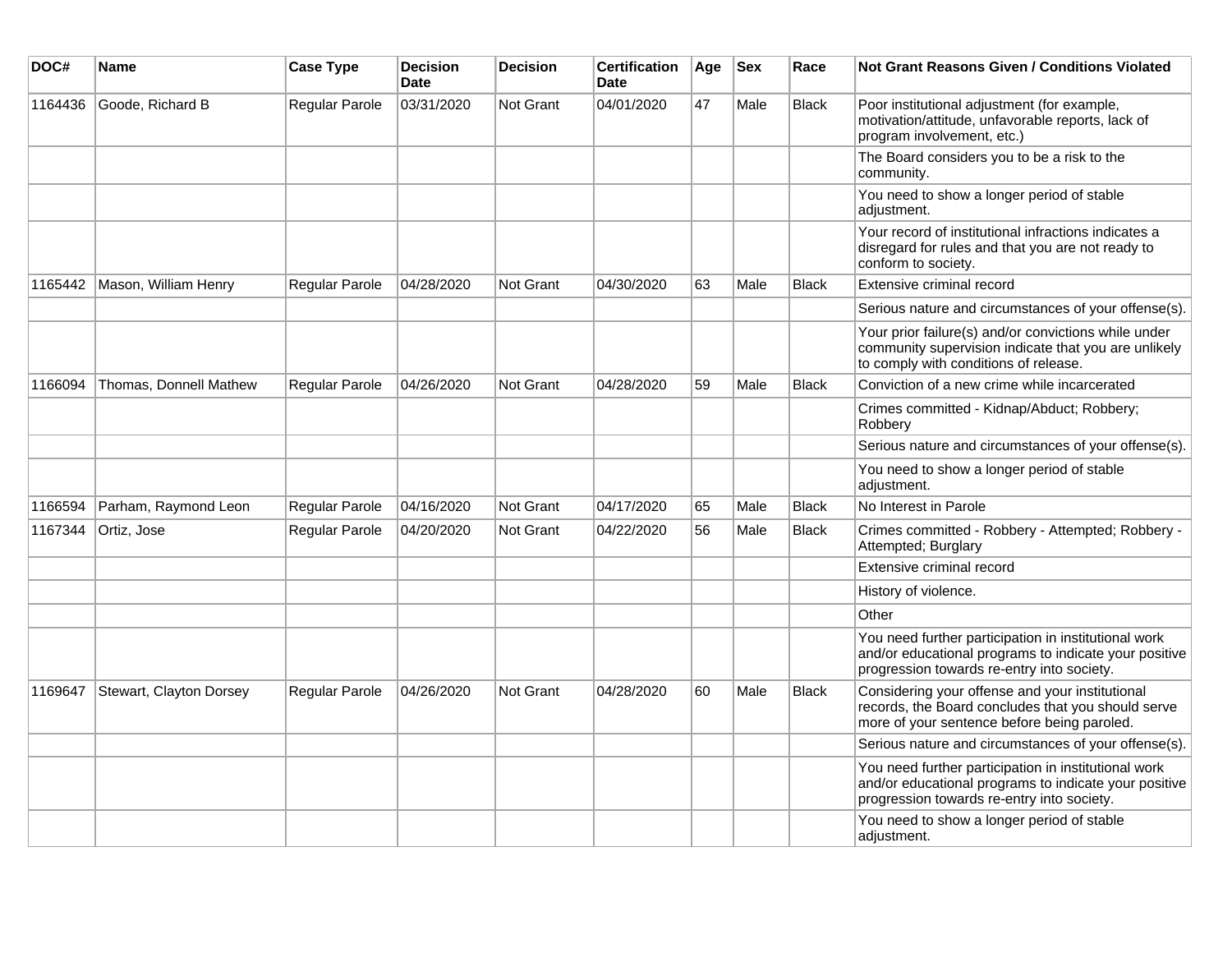| DOC#    | <b>Name</b>                  | <b>Case Type</b>      | <b>Decision</b><br><b>Date</b> | <b>Decision</b>  | <b>Certification</b><br><b>Date</b> | Age | $ $ Sex | Race         | Not Grant Reasons Given / Conditions Violated                                                                                                         |
|---------|------------------------------|-----------------------|--------------------------------|------------------|-------------------------------------|-----|---------|--------------|-------------------------------------------------------------------------------------------------------------------------------------------------------|
| 1169647 | Stewart, Clayton Dorsey      | Regular Parole        | 04/26/2020                     | Not Grant        | 04/28/2020                          | 60  | Male    | <b>Black</b> | Your prior failure(s) and/or convictions while under<br>community supervision indicate that you are unlikely<br>to comply with conditions of release. |
| 1170951 | Dozier, Tazewell S           | Geriatric             | 04/22/2020                     | Not Grant        | 04/22/2020                          | 77  | Male    | White        | Crimes committed - Homicide-1st Degree; Use Of<br>Firearm In Felony                                                                                   |
|         |                              |                       |                                |                  |                                     |     |         |              | Release at this time would diminish seriousness of<br>crime                                                                                           |
|         |                              |                       |                                |                  |                                     |     |         |              | Serious nature and circumstances of your offense(s).                                                                                                  |
| 1171215 | Brown, Dennis L              | Regular Parole        | 04/06/2020                     | Not Grant        | 04/10/2020                          | 54  | Male    | <b>Black</b> | No Interest in Parole                                                                                                                                 |
| 1172030 | Patton, Eric Ryan            | Regular Parole        | 04/28/2020                     | <b>Not Grant</b> | 04/30/2020                          | 51  | Male    | Black        | Crimes committed - Sex Assault, Rape; Sex Assault,<br>Rape: Sodomy                                                                                    |
|         |                              |                       |                                |                  |                                     |     |         |              | Release at this time would diminish seriousness of<br>crime                                                                                           |
|         |                              |                       |                                |                  |                                     |     |         |              | Serious nature and circumstances of your offense(s).                                                                                                  |
|         |                              |                       |                                |                  |                                     |     |         |              | The Board concludes that you should serve more of<br>your sentence prior to release on parole.                                                        |
| 1172133 | Blakeney, Dean               | Regular Parole        | 04/04/2020                     | <b>Not Grant</b> | 04/08/2020                          | 50  | Male    | <b>Black</b> | Crimes committed - Kidnap/Abduct; Sex Assault,<br>Rape; Robbery                                                                                       |
|         |                              |                       |                                |                  |                                     |     |         |              | Extensive criminal record                                                                                                                             |
|         |                              |                       |                                |                  |                                     |     |         |              | The Board concludes that you should serve more of<br>your sentence prior to release on parole.                                                        |
|         |                              |                       |                                |                  |                                     |     |         |              | The Board considers you to be a risk to the<br>community.                                                                                             |
|         |                              |                       |                                |                  |                                     |     |         |              | Your prior failure(s) and/or convictions while under<br>community supervision indicate that you are unlikely<br>to comply with conditions of release. |
| 1172679 | Brooks, Sparrell Pawnee Jr.  | Geriatric             | 04/28/2020                     | <b>Not Grant</b> | 04/29/2020                          | 61  | Male    | White        | Conviction of a new crime while incarcerated                                                                                                          |
|         |                              |                       |                                |                  |                                     |     |         |              | Crimes committed - Homicide-2Nd-Degree; Assault:<br>(Misdemeanor); Larc-Grand                                                                         |
|         |                              |                       |                                |                  |                                     |     |         |              | History of violence.                                                                                                                                  |
|         |                              |                       |                                |                  |                                     |     |         |              | Release at this time would diminish seriousness of<br>crime                                                                                           |
|         |                              |                       |                                |                  |                                     |     |         |              | Serious nature and circumstances of your offense(s).                                                                                                  |
|         |                              |                       |                                |                  |                                     |     |         |              | Your record of institutional infractions indicates a<br>disregard for rules and that you are not ready to<br>conform to society.                      |
| 1176242 | Ratcliffe, Octavion Demetric | <b>Regular Parole</b> | 04/14/2020                     | Not Grant        | 04/15/2020                          | 45  | Male    | <b>Black</b> | Extensive criminal record                                                                                                                             |
|         |                              |                       |                                |                  |                                     |     |         |              | The Board considers you to be a risk to the<br>community.                                                                                             |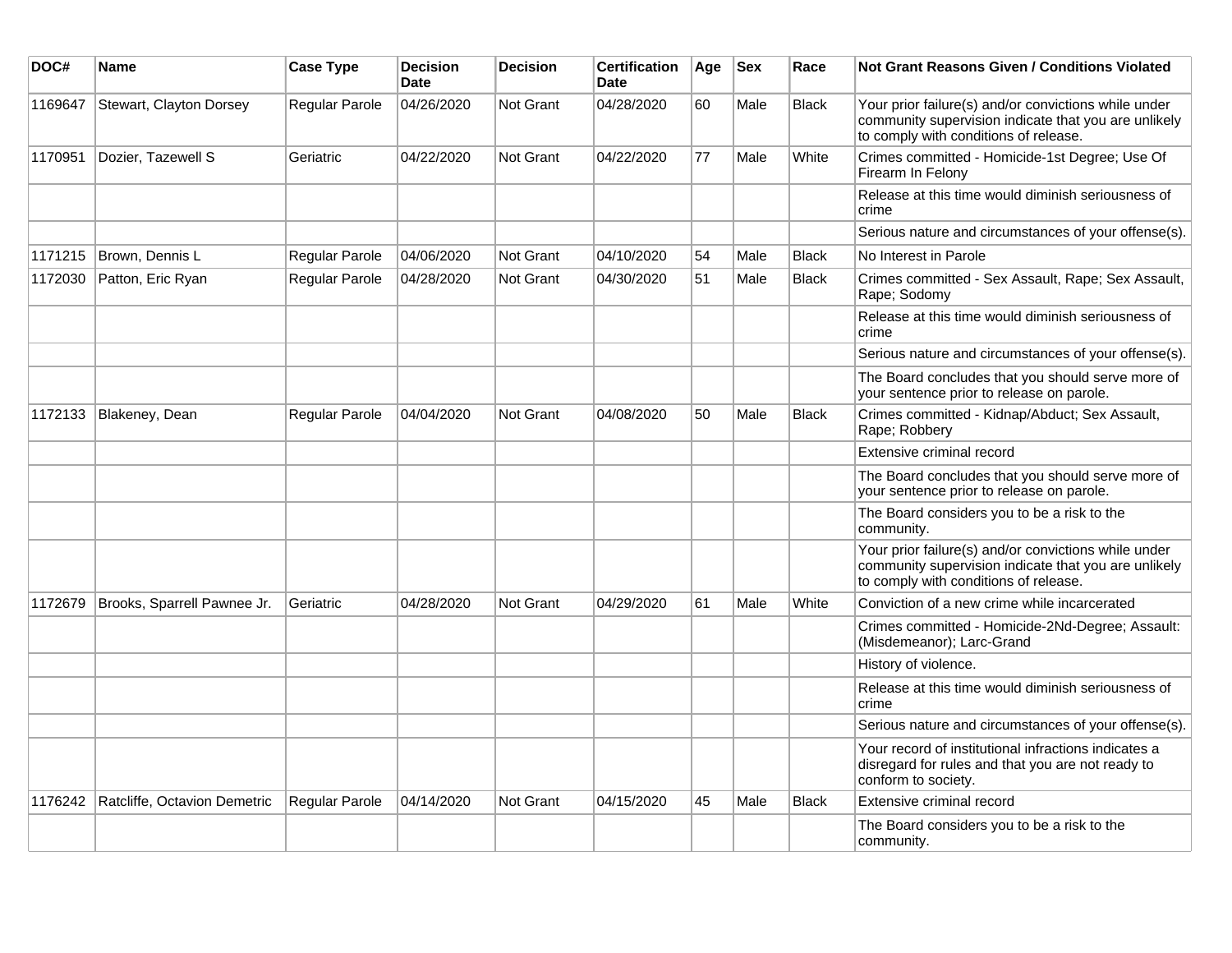| DOC#    | Name                         | <b>Case Type</b>    | <b>Decision</b><br><b>Date</b> | <b>Decision</b> | <b>Certification</b><br>Date | Age | <b>Sex</b> | Race         | <b>Not Grant Reasons Given / Conditions Violated</b>                                                                                                        |
|---------|------------------------------|---------------------|--------------------------------|-----------------|------------------------------|-----|------------|--------------|-------------------------------------------------------------------------------------------------------------------------------------------------------------|
| 1176242 | Ratcliffe, Octavion Demetric | Regular Parole      | 04/14/2020                     | Not Grant       | 04/15/2020                   | 45  | Male       | <b>Black</b> | You need further participation in institutional work<br>and/or educational programs to indicate your positive<br>progression towards re-entry into society. |
|         |                              |                     |                                |                 |                              |     |            |              | Your prior failure(s) and/or convictions while under<br>community supervision indicate that you are unlikely<br>to comply with conditions of release.       |
| 1179241 | Evans, James Edward          | Geriatric           | 04/06/2020                     | Not Grant       | 04/10/2020                   | 60  | Male       | <b>Black</b> | Considering your offense and your institutional<br>records, the Board concludes that you should serve<br>more of your sentence before being paroled.        |
|         |                              |                     |                                |                 |                              |     |            |              | Crimes committed - Kidnap/Abduct; Sex Assault,<br>Rape; Forcible Sodomy                                                                                     |
|         |                              |                     |                                |                 |                              |     |            |              | Extensive criminal record                                                                                                                                   |
|         |                              |                     |                                |                 |                              |     |            |              | History of substance abuse.                                                                                                                                 |
|         |                              |                     |                                |                 |                              |     |            |              | Release at this time would diminish seriousness of<br>crime                                                                                                 |
|         |                              |                     |                                |                 |                              |     |            |              | Your prior failure(s) and/or convictions while under<br>community supervision indicate that you are unlikely<br>to comply with conditions of release.       |
| 1181070 | Dunnigan, Vernon Edward      | Regular Parole      | 04/28/2020                     | Not Grant       | 04/29/2020                   | 73  | Male       | White        | Crimes committed - Penetrate W/Inanimate Object;<br>Sexual Assault/Battery-Misd; Sodomy                                                                     |
|         |                              |                     |                                |                 |                              |     |            |              | Release at this time would diminish seriousness of<br>crime                                                                                                 |
|         |                              |                     |                                |                 |                              |     |            |              | Serious nature and circumstances of your offense(s).                                                                                                        |
| 1182146 | Brooks, Eugene Antonio       | Regular Parole      | 04/29/2020                     | Not Grant       | 04/30/2020                   | 54  | Male       | <b>Black</b> | Crimes committed - Kidnap/Abduct; Kidnap/Abduct;<br>Sex Assault, Rape                                                                                       |
|         |                              |                     |                                |                 |                              |     |            |              | Serious nature and circumstances of your offense(s).                                                                                                        |
|         |                              |                     |                                |                 |                              |     |            |              | The Board considers you to be a risk to the<br>community.                                                                                                   |
| 1185677 | Fields, Robert               | Geriatric           | 03/31/2020                     | Not Grant       | 04/01/2020                   | 62  | Male       | Black        | Crimes committed - Homicide-1st Degree                                                                                                                      |
|         |                              |                     |                                |                 |                              |     |            |              | Release at this time would diminish seriousness of<br>crime                                                                                                 |
|         |                              |                     |                                |                 |                              |     |            |              | Serious nature and circumstances of your offense(s).                                                                                                        |
| 1188643 | Hughes, Jay Clayton          | <b>Board Review</b> | 04/19/2020                     | Not Grant       | 04/21/2020                   | 56  | Male       | <b>Black</b> | Crimes committed - Homicide/Murder;<br>Homicide/Murder; Homicide/Murder                                                                                     |
|         |                              |                     |                                |                 |                              |     |            |              | Extensive criminal record                                                                                                                                   |
|         |                              |                     |                                |                 |                              |     |            |              | Release at this time would diminish seriousness of<br>crime                                                                                                 |
|         |                              |                     |                                |                 |                              |     |            |              | Serious nature and circumstances of your offense(s).                                                                                                        |
| 1189406 | Butler, Mark Allan           | Geriatric           | 04/09/2020                     | Not Grant       | 04/14/2020                   | 64  | Male       | White        | Release at this time would diminish seriousness of<br>crime                                                                                                 |
|         |                              |                     |                                |                 |                              |     |            |              | Serious nature and circumstances of your offense(s).                                                                                                        |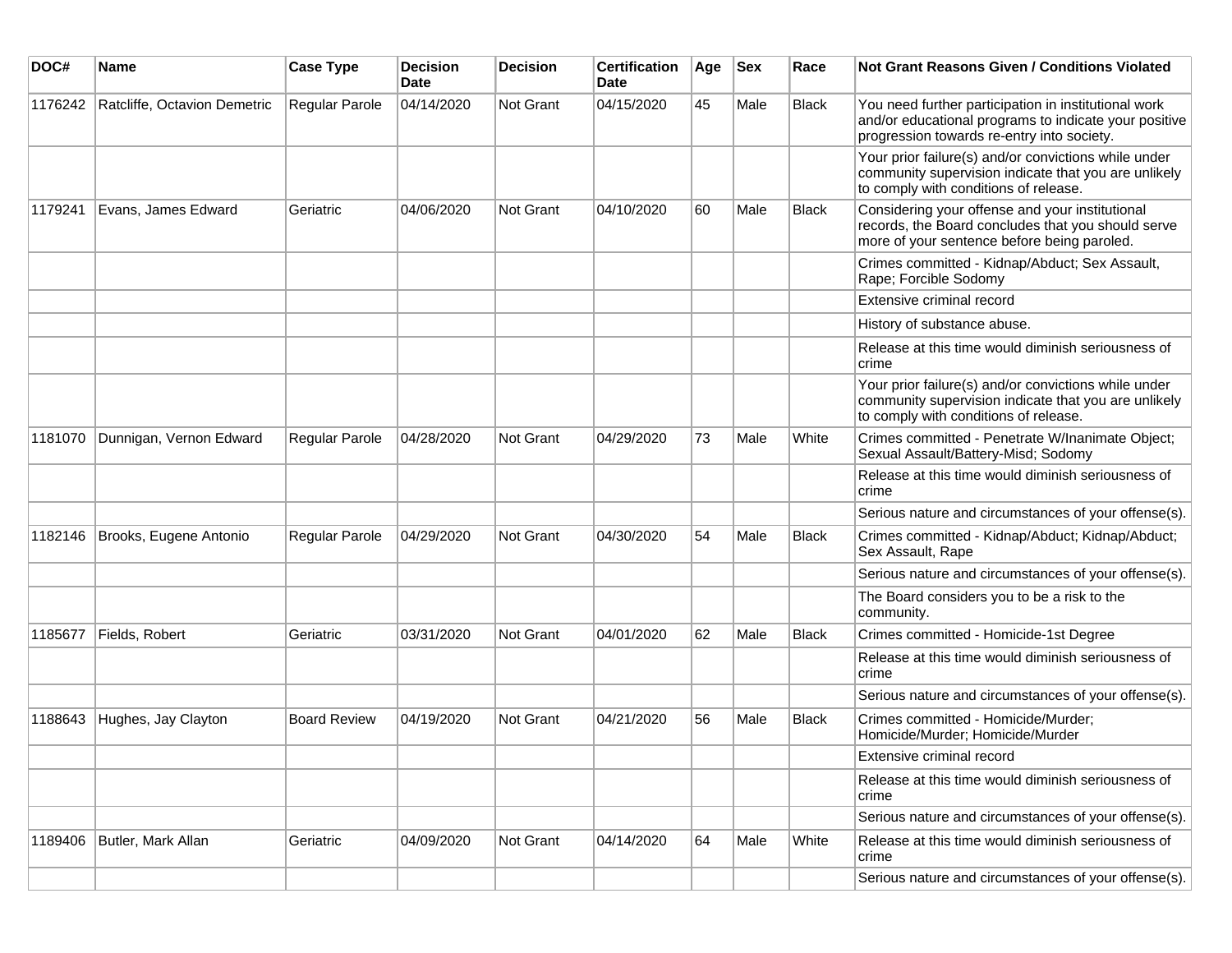| DOC#    | <b>Name</b>              | <b>Case Type</b> | <b>Decision</b><br><b>Date</b> | <b>Decision</b>  | <b>Certification</b><br><b>Date</b> | Age | <b>Sex</b> | Race         | <b>Not Grant Reasons Given / Conditions Violated</b>                                                                                                               |
|---------|--------------------------|------------------|--------------------------------|------------------|-------------------------------------|-----|------------|--------------|--------------------------------------------------------------------------------------------------------------------------------------------------------------------|
| 1189406 | Butler, Mark Allan       | Geriatric        | 04/09/2020                     | Not Grant        | 04/14/2020                          | 64  | Male       | White        | The Board considers you to be a risk to the<br>community.                                                                                                          |
| 1189777 | Abney, Wilbert Jr.       | Regular Parole   | 04/24/2020                     | <b>Not Grant</b> | 04/28/2020                          | 70  | Male       | <b>Black</b> | Crimes committed - Murder: 1st Degree                                                                                                                              |
|         |                          |                  |                                |                  |                                     |     |            |              | Serious nature and circumstances of your offense(s).                                                                                                               |
| 1190710 | Miller, James Arthur Jr. | Geriatric        | 04/15/2020                     | Not Grant        | 04/17/2020                          | 60  | Male       | <b>Black</b> | Crimes committed - Rape: Intercourse By<br>Force/Threat/Intimidation; Sodomy: By Force Or<br>Victim Helplessness; Firearm: Use In Commission<br>Of Felony, 1st Off |
|         |                          |                  |                                |                  |                                     |     |            |              | Release at this time would diminish seriousness of<br>crime                                                                                                        |
|         |                          |                  |                                |                  |                                     |     |            |              | Serious nature and circumstances of your offense(s).                                                                                                               |
|         |                          |                  |                                |                  |                                     |     |            |              | The Board considers you to be a risk to the<br>community.                                                                                                          |
| 1190899 | Stith, Essie N           | Regular Parole   | 04/13/2020                     | Not Grant        | 04/15/2020                          | 38  | Male       | <b>Black</b> | Crimes committed - Abduction: By Force,<br>Intimidation Or Deception; Abduction: By Force,<br>Intimidation Or Deception; Assault & Battery - Family<br>Member      |
|         |                          |                  |                                |                  |                                     |     |            |              | Extensive criminal record                                                                                                                                          |
|         |                          |                  |                                |                  |                                     |     |            |              | Release at this time would diminish seriousness of<br>crime                                                                                                        |
|         |                          |                  |                                |                  |                                     |     |            |              | Serious nature and circumstances of your offense(s).                                                                                                               |
|         |                          |                  |                                |                  |                                     |     |            |              | The Board concludes that you should serve more of<br>your sentence prior to release on parole.                                                                     |
|         |                          |                  |                                |                  |                                     |     |            |              | Your prior failure(s) and/or convictions while under<br>community supervision indicate that you are unlikely<br>to comply with conditions of release.              |
| 1195177 | Roper, Donald H          | Regular Parole   | 04/22/2020                     | Not Grant        | 04/28/2020                          | 54  | Male       | <b>Black</b> | Crimes committed - Rape: Intercourse By<br>Force/Threat/Intimidation; Abduction: Of Person W/<br>Intent To Defile                                                  |
|         |                          |                  |                                |                  |                                     |     |            |              | Release at this time would diminish seriousness of<br>crime                                                                                                        |
|         |                          |                  |                                |                  |                                     |     |            |              | Serious nature and circumstances of your offense(s).                                                                                                               |
|         |                          |                  |                                |                  |                                     |     |            |              | The Board concludes that you should serve more of<br>your sentence prior to release on parole.                                                                     |
|         |                          |                  |                                |                  |                                     |     |            |              | You need further participation in institutional work<br>and/or educational programs to indicate your positive<br>progression towards re-entry into society.        |
| 1208262 | Rankin, Timothy Lee      | Geriatric        | 04/25/2020                     | <b>Not Grant</b> | 04/28/2020                          | 61  | Male       | White        | Crimes committed - (Attempted)Murder: 1st Degree;<br>(Attempted)Capital Murder: Killing For Hire;<br>(Attempted)Capital Murder: Killing For Hire                   |
|         |                          |                  |                                |                  |                                     |     |            |              | Extensive criminal record                                                                                                                                          |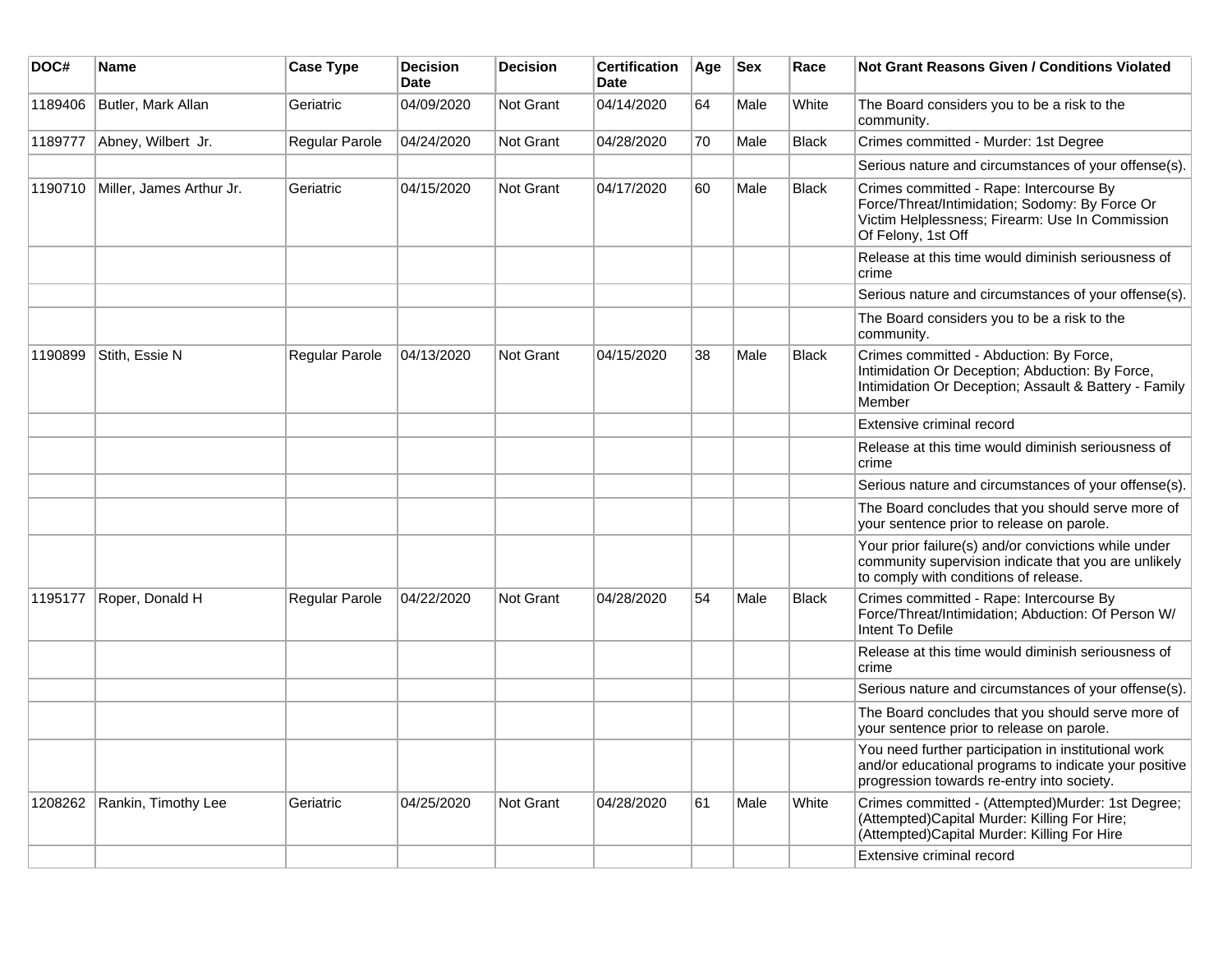| DOC#    | <b>Name</b>                 | <b>Case Type</b> | <b>Decision</b><br>Date | <b>Decision</b>  | <b>Certification</b><br>Date | Age | <b>Sex</b> | Race  | <b>Not Grant Reasons Given / Conditions Violated</b>                                                                                                                    |
|---------|-----------------------------|------------------|-------------------------|------------------|------------------------------|-----|------------|-------|-------------------------------------------------------------------------------------------------------------------------------------------------------------------------|
| 1208262 | Rankin, Timothy Lee         | Geriatric        | 04/25/2020              | Not Grant        | 04/28/2020                   | 61  | Male       | White | Release at this time would diminish seriousness of<br>crime                                                                                                             |
|         |                             |                  |                         |                  |                              |     |            |       | Serious nature and circumstances of your offense(s).                                                                                                                    |
| 1378276 | Claytor, Harold Phillip Jr. | Geriatric        | 04/12/2020              | <b>Not Grant</b> | 04/14/2020                   | 67  | Male       | White | Considering your offense and your institutional<br>records, the Board concludes that you should serve<br>more of your sentence before being paroled.                    |
|         |                             |                  |                         |                  |                              |     |            |       | Crimes committed - Sodomy: Victim <13 Yrs;<br>Sodomy: Victim <13 Yrs; Aggravated Sexual Battery:<br>Victim <13 Yrs                                                      |
|         |                             |                  |                         |                  |                              |     |            |       | Serious nature and circumstances of your offense(s).                                                                                                                    |
|         |                             |                  |                         |                  |                              |     |            |       | The Board considers you to be a risk to the<br>community.                                                                                                               |
| 1407789 | Hall, Douglas Wayne         | Geriatric        | 04/09/2020              | <b>Not Grant</b> | 04/14/2020                   | 62  | Male       | White | Crimes committed - Robbery: Bank W/ Use Of Gun<br>Or Simulated Gun; Firearm: Use In Commission Of<br>Felony, 1st Off; Firearm: Use In Commission Of<br>Felony, 2Nd+ Off |
|         |                             |                  |                         |                  |                              |     |            |       | Extensive criminal record                                                                                                                                               |
|         |                             |                  |                         |                  |                              |     |            |       | The Board concludes that you should serve more of<br>your sentence prior to release on parole.                                                                          |
|         |                             |                  |                         |                  |                              |     |            |       | The Board considers you to be a risk to the<br>community.                                                                                                               |
| 1409388 | Cochrane, Jackie Clayton    | Geriatric        | 04/01/2020              | <b>Not Grant</b> | 04/02/2020                   | 68  | Male       | White | No Interest in Parole                                                                                                                                                   |
| 1418549 | Battisti, Louis             | Geriatric        | 04/28/2020              | <b>Not Grant</b> | 04/30/2020                   | 66  | Male       | White | Extensive criminal record                                                                                                                                               |
|         |                             |                  |                         |                  |                              |     |            |       | The Board concludes that you should serve more of<br>your sentence prior to release on parole.                                                                          |
|         |                             |                  |                         |                  |                              |     |            |       | Your prior failure(s) and/or convictions while under<br>community supervision indicate that you are unlikely<br>to comply with conditions of release.                   |
| 1464409 | Arnette, William Lee        | Geriatric        | 04/16/2020              | <b>Not Grant</b> | 04/17/2020                   | 65  | Male       | White | Release at this time would diminish seriousness of<br>crime                                                                                                             |
|         |                             |                  |                         |                  |                              |     |            |       | Serious nature and circumstances of your offense(s).                                                                                                                    |
|         |                             |                  |                         |                  |                              |     |            |       | The Board concludes that you should serve more of<br>your sentence prior to release on parole.                                                                          |
|         |                             |                  |                         |                  |                              |     |            |       | You need further participation in institutional work<br>and/or educational programs to indicate your positive<br>progression towards re-entry into society.             |
|         | 1472618   Susana, Jose D    | Geriatric        | 04/23/2020              | Not Grant        | 04/28/2020                   | 65  | Male       | Black | Crimes committed - Aggravated Sexual Battery:<br>Victim 13-14, Force; Indecent Liberties: W/Child<br>$15Y$                                                              |
|         |                             |                  |                         |                  |                              |     |            |       | Release at this time would diminish seriousness of<br>crime                                                                                                             |
|         |                             |                  |                         |                  |                              |     |            |       | Serious nature and circumstances of your offense(s).                                                                                                                    |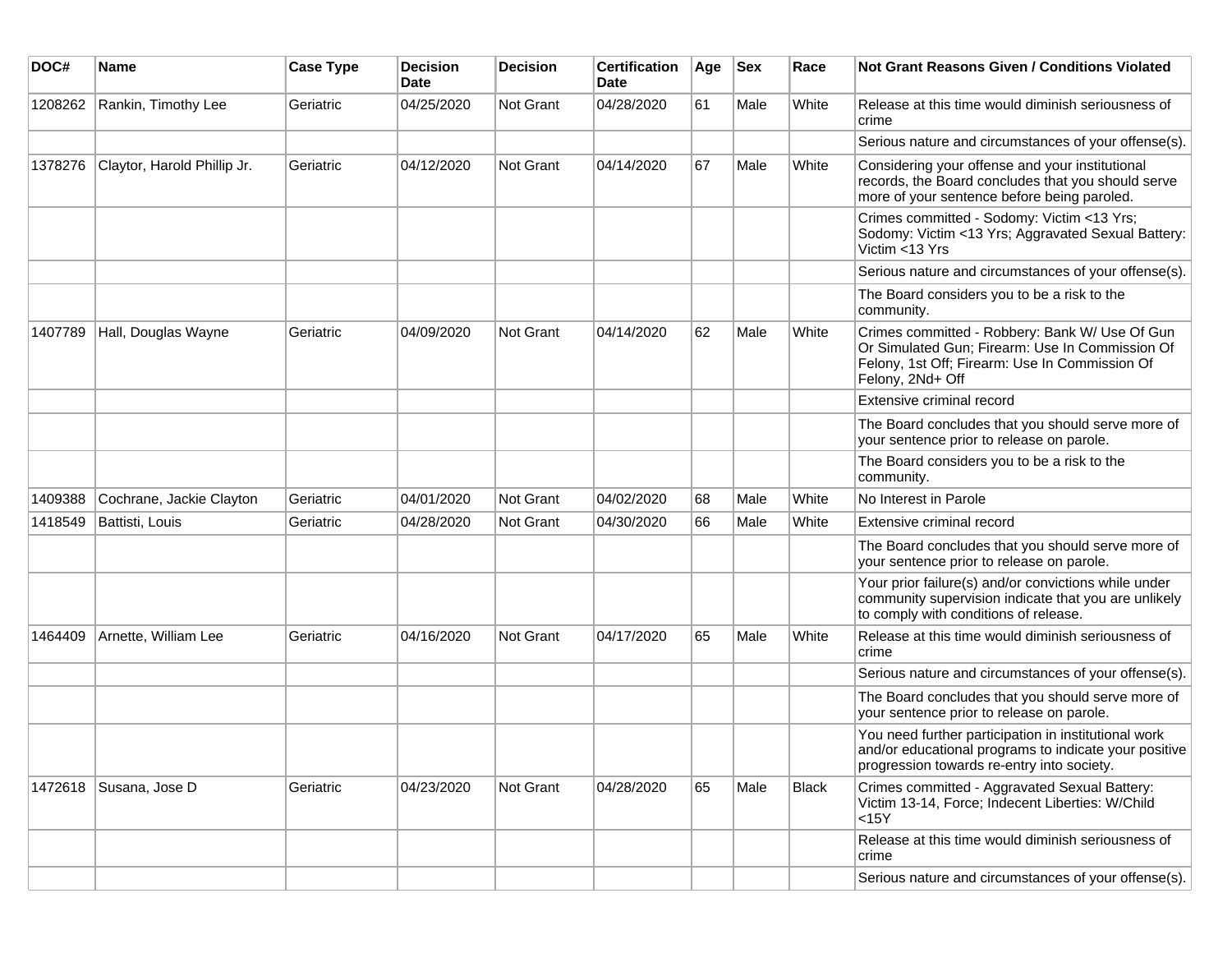| DOC#    | Name                    | <b>Case Type</b>      | <b>Decision</b><br><b>Date</b> | <b>Decision</b>  | <b>Certification</b><br>Date | Age | <b>Sex</b>   | Race  | Not Grant Reasons Given / Conditions Violated                                                                                                            |
|---------|-------------------------|-----------------------|--------------------------------|------------------|------------------------------|-----|--------------|-------|----------------------------------------------------------------------------------------------------------------------------------------------------------|
| 1474269 | Burgess, Ronald Scott   | Geriatric             | 04/14/2020                     | <b>Not Grant</b> | 04/15/2020                   | 67  | Male         | White | Crimes committed -                                                                                                                                       |
|         |                         |                       |                                |                  |                              |     |              |       | Other                                                                                                                                                    |
|         |                         |                       |                                |                  |                              |     |              |       | Release at this time would diminish seriousness of<br>crime                                                                                              |
|         |                         |                       |                                |                  |                              |     |              |       | Serious nature and circumstances of your offense(s).                                                                                                     |
| 1629306 | Sellers, David Linn     | Geriatric             | 04/14/2020                     | <b>Not Grant</b> | 04/17/2020                   | 66  | Male         | White | Crimes committed - Object Sexual Penetration:<br>Victim <13 Yrs; Aggravated Sexual Battery: Victim<br><13 Yrs; Indecent Liberties: W/Child By Parent/Etc |
|         |                         |                       |                                |                  |                              |     |              |       | Release at this time would diminish seriousness of<br>crime                                                                                              |
|         |                         |                       |                                |                  |                              |     |              |       | Serious nature and circumstances of your offense(s).                                                                                                     |
| 1681177 | Taylor, Mae B           | Geriatric             | 04/25/2020                     | <b>Not Grant</b> | 04/28/2020                   | 66  | Female White |       | Extensive criminal record                                                                                                                                |
|         |                         |                       |                                |                  |                              |     |              |       | Release at this time would diminish seriousness of<br>crime                                                                                              |
|         |                         |                       |                                |                  |                              |     |              |       | Serious nature and circumstances of your offense(s).                                                                                                     |
|         |                         |                       |                                |                  |                              |     |              |       | The Board concludes that you should serve more of<br>your sentence prior to release on parole.                                                           |
| 1688065 | Summit, Joseph Lawrence | Geriatric             | 04/22/2020                     | <b>Not Grant</b> | 04/23/2020                   | 68  | Male         | White | Crimes committed - Sodomy: Victim <13 Yrs;<br>Aggravated Sexual Battery: Victim <13 Yrs; Indecent<br>Liberties: W/Child By Parent/Etc                    |
|         |                         |                       |                                |                  |                              |     |              |       | History of violence.                                                                                                                                     |
|         |                         |                       |                                |                  |                              |     |              |       | Release at this time would diminish seriousness of<br>crime                                                                                              |
|         |                         |                       |                                |                  |                              |     |              |       | Serious nature and circumstances of your offense(s).                                                                                                     |
| 1714848 | Branch, Bobby McKinley  | Geriatric             | 04/28/2020                     | Not Grant        | 04/29/2020                   | 67  | Male         | White | Serious nature and circumstances of your offense(s).                                                                                                     |
|         |                         |                       |                                |                  |                              |     |              |       | The Board concludes that you should serve more of<br>your sentence prior to release on parole.                                                           |
| 1737624 | Coleman, Joyce Ann      | Geriatric             | 04/24/2020                     | <b>Not Grant</b> | 04/28/2020                   | 66  | Female Black |       | Release at this time would diminish seriousness of<br>crime                                                                                              |
|         |                         |                       |                                |                  |                              |     |              |       | Serious nature and circumstances of your offense(s).                                                                                                     |
|         |                         |                       |                                |                  |                              |     |              |       | The Board concludes that you should serve more of<br>your sentence prior to release on parole.                                                           |
| 1881613 | Hoffman, Douglas James  | <b>Regular Parole</b> | 04/27/2020                     | Not Grant        | 04/28/2020                   | 57  | Male         | White | Crimes committed - Aggravated Sexual Battery:<br>Victim <13 Yrs                                                                                          |
|         |                         |                       |                                |                  |                              |     |              |       | Extensive criminal record                                                                                                                                |
|         |                         |                       |                                |                  |                              |     |              |       | Release at this time would diminish seriousness of<br>crime                                                                                              |
|         |                         |                       |                                |                  |                              |     |              |       | Serious nature and circumstances of your offense(s).                                                                                                     |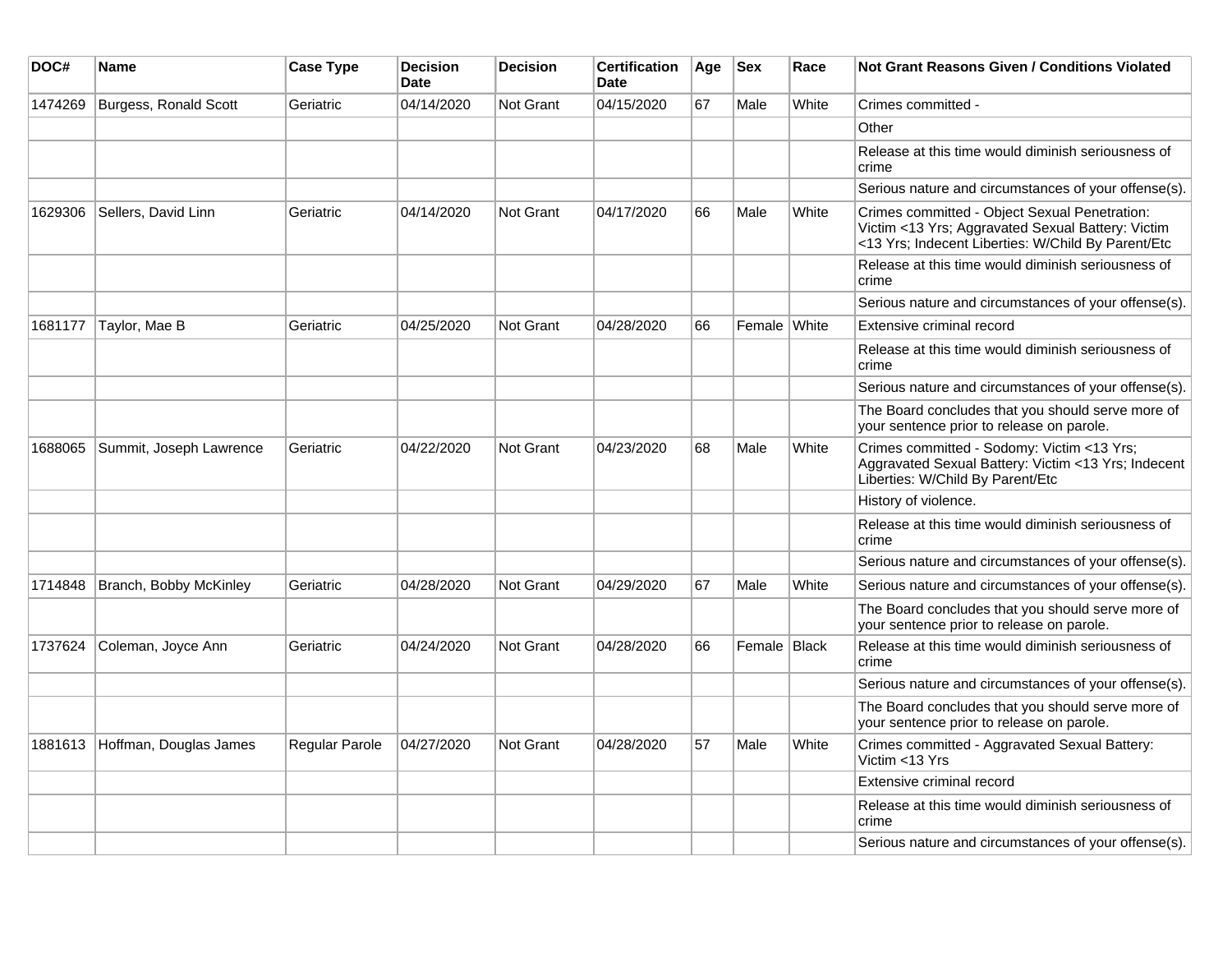| DOC#    | <b>Name</b>               | <b>Case Type</b>     | <b>Decision</b><br><b>Date</b> | <b>Decision</b>  | <b>Certification</b><br><b>Date</b> | Age | <b>Sex</b> | Race         | <b>Not Grant Reasons Given / Conditions Violated</b>                                                                                                        |
|---------|---------------------------|----------------------|--------------------------------|------------------|-------------------------------------|-----|------------|--------------|-------------------------------------------------------------------------------------------------------------------------------------------------------------|
| 1881613 | Hoffman, Douglas James    | Regular Parole       | 04/27/2020                     | <b>Not Grant</b> | 04/28/2020                          | 57  | Male       | White        | Your prior failure(s) and/or convictions while under<br>community supervision indicate that you are unlikely<br>to comply with conditions of release.       |
| 1933331 | Roulack, Naseem Isaiah    | Regular Parole       | 04/26/2020                     | Not Grant        | 04/28/2020                          | 18  | Male       | <b>Black</b> | Release at this time would diminish seriousness of<br>crime                                                                                                 |
|         |                           |                      |                                |                  |                                     |     |            |              | You need further participation in institutional work<br>and/or educational programs to indicate your positive<br>progression towards re-entry into society. |
|         |                           |                      |                                |                  |                                     |     |            |              | You need to show a longer period of stable<br>adjustment.                                                                                                   |
|         |                           |                      |                                |                  |                                     |     |            |              | Your record of institutional infractions indicates a<br>disregard for rules and that you are not ready to<br>conform to society.                            |
| 1972661 | Lewis, Rahmeek Jalil-jo   | Regular Parole       | 04/26/2020                     | Not Grant        | 04/28/2020                          | 19  | Male       | <b>Black</b> | Release at this time would diminish seriousness of<br>crime                                                                                                 |
|         |                           |                      |                                |                  |                                     |     |            |              | Serious nature and circumstances of your offense(s).                                                                                                        |
|         |                           |                      |                                |                  |                                     |     |            |              | You need further participation in institutional work<br>and/or educational programs to indicate your positive<br>progression towards re-entry into society. |
|         |                           |                      |                                |                  |                                     |     |            |              | You need to show a longer period of stable<br>adjustment.                                                                                                   |
| 1997257 | Gambrell, X'zayveon Malik | Regular Parole       | 04/24/2020                     | Not Grant        | 04/28/2020                          | 18  | Male       | <b>Black</b> | Release at this time would diminish seriousness of<br>crime                                                                                                 |
|         |                           |                      |                                |                  |                                     |     |            |              | Serious nature and circumstances of your offense(s).                                                                                                        |
|         |                           |                      |                                |                  |                                     |     |            |              | You need further participation in institutional work<br>and/or educational programs to indicate your positive<br>progression towards re-entry into society. |
|         |                           |                      |                                |                  |                                     |     |            |              | You need to show a longer period of stable<br>adjustment.                                                                                                   |
|         |                           |                      |                                |                  |                                     |     |            |              | Your prior failure(s) and/or convictions while under<br>community supervision indicate that you are unlikely<br>to comply with conditions of release.       |
| 2018596 | Kelly, Brian Keith        | Regular Parole       | 04/22/2020                     | <b>Not Grant</b> | 04/23/2020                          | 19  | Male       | <b>Black</b> | Release at this time would diminish seriousness of<br>crime                                                                                                 |
|         |                           |                      |                                |                  |                                     |     |            |              | You need further participation in institutional work<br>and/or educational programs to indicate your positive<br>progression towards re-entry into society. |
|         |                           |                      |                                |                  |                                     |     |            |              | You need to show a longer period of stable<br>adjustment.                                                                                                   |
| 1168545 | Perkins, Hershel Julius   | Violation<br>Hearing | 04/26/2020                     | Revoke           | 04/27/2020                          | 50  | Male       | <b>Black</b> |                                                                                                                                                             |